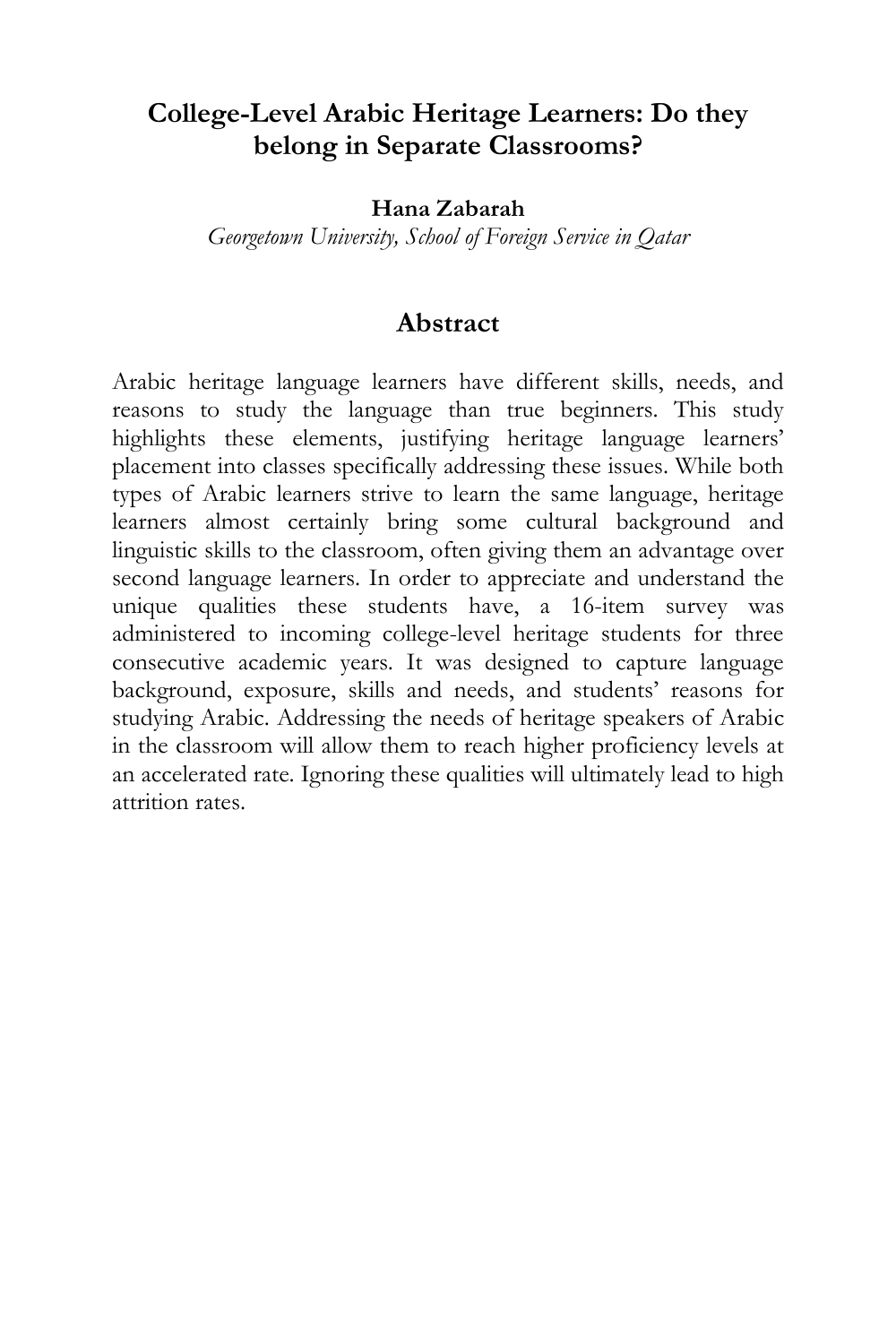### **Introduction**

The field of heritage language instruction is relatively new in SLA. However, bilingualism and multilingualism have existed in the US since early immigrants arrived to America. Although the rapid switch to English dominated the early years in the history of this nation, languages other than English have managed to survive linguistic loss in recent years, paving the road to this new discipline. As Pratt (2003) reminds us, immigration today is different from what it was in the past. Recent immigrants have, in general, maintained contact with their respective homelands, whereas in the past immigrants seemed to have "a permanent break" with their previous lives (p.113 ). The need to transform immigrants' offspring into native English speakers has been the reason many parents and educators have discouraged the use of the home language. Many researchers believe that this unfortunate outcome can be corrected, especially since the demand for fluent foreign language speakers has increased. I genuinely agree with Cummins' (2005) ironic statement that "we are faced with the bizarre scenario of schools successfully transforming fluent speakers of foreign languages into monolingual English speakers, at the same time as they struggle, largely unsuccessfully, to transform English monolingual students into foreign language speakers" (p. 586).

The consensus among researchers now is that maintaining these "home languages," or heritage languages is an asset. According to Valdés (2000), heritage speakers are "raised in a home where a non-English language is spoken" and "who speak…or understand… the heritage language" and are "to some degree bilingual in English and the heritage language" (p. 1). Bilingualism does not necessarily mean, as commonly believed, that the individual must have equal strengths in all language skills; rather, their linguistic abilities range from one extreme to the other (Valdés, 2005, p. 414; Polinsky and Kagan, 2007, p. 371). As hyphenated American students go through the educational system, their proficiency in English grows dramatically, while their proficiency in their heritage languages varies considerably from one person to another. English often becomes their dominant language. However, many opt to study their ancestral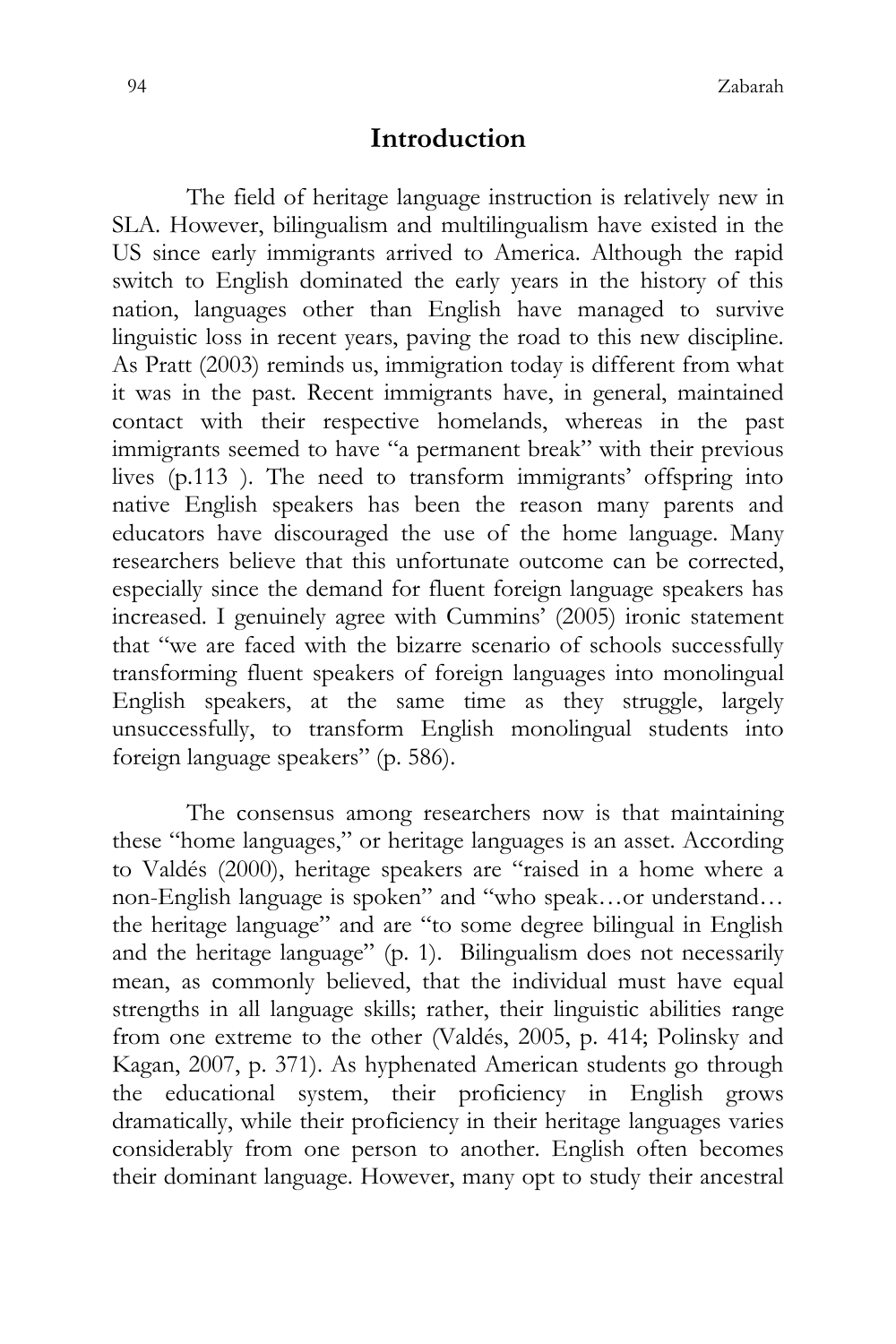language at college, if not before. As Wang and Green (2001) stated, institutions have only recently recognized the needs of heritage learners as distinct from the pool of foreign language learners. Since the presence of heritage learners in the foreign language classroom is often intimidating to true beginners, colleges and universities are beginning to develop separate classrooms for heritage learners (Klee, 2000). This has not always been feasible, because the number of students attending such classes does not always justify the expense. Scholars argue that HLLs' (heritage language learners') skills (what they know), needs (what they do not know), and reasons for studying the language are noticeably different from those of L2Ls. My findings, although preliminary, show that HLLs bring many degrees of linguistic and cultural background to the classroom that give them an advantage over true beginners to warrant placement into separate classes specifically addressing these issues. Since mixed classes are a reality in most universities, Abuhakema (2012) argued that there is no harm in them, because, although they have disadvantages, they also have certain advantages.

According to the Arab American Institute, there are at least 3.5 million Arab Americans in the United States. Bale (2010) presented a thorough history of immigration from Arabic speaking countries to the United States. According to his research, small numbers of Arabic speakers arrived in America as far back as the 17<sup>th</sup> century, which was later increased by the slave trade. However, waves of immigration did not begin in earnest until the late  $19<sup>th</sup>$  century, although numbers fell between the two world wars. Subsequently, major waves of immigration corresponded to political and economic crises in the Arab world (pp. 128-129). The 2000 US Census Bureau reported that the Arab American population increased 40% during the 1990s, and the 2006-2010 American Community Survey (ACS) 5 year estimates showed an increase of 76% since 1990. These new immigrants come with a wealth of linguistic abilities and, theoretically, maintain continual cultural and, in some cases, linguistic ties with earlier immigrant families, who, in turn, benefit from these renewed connections. Accordingly, there is a large pool of heritage speakers of Arabic that are considered potential Arabic learners in formal foreign language classrooms.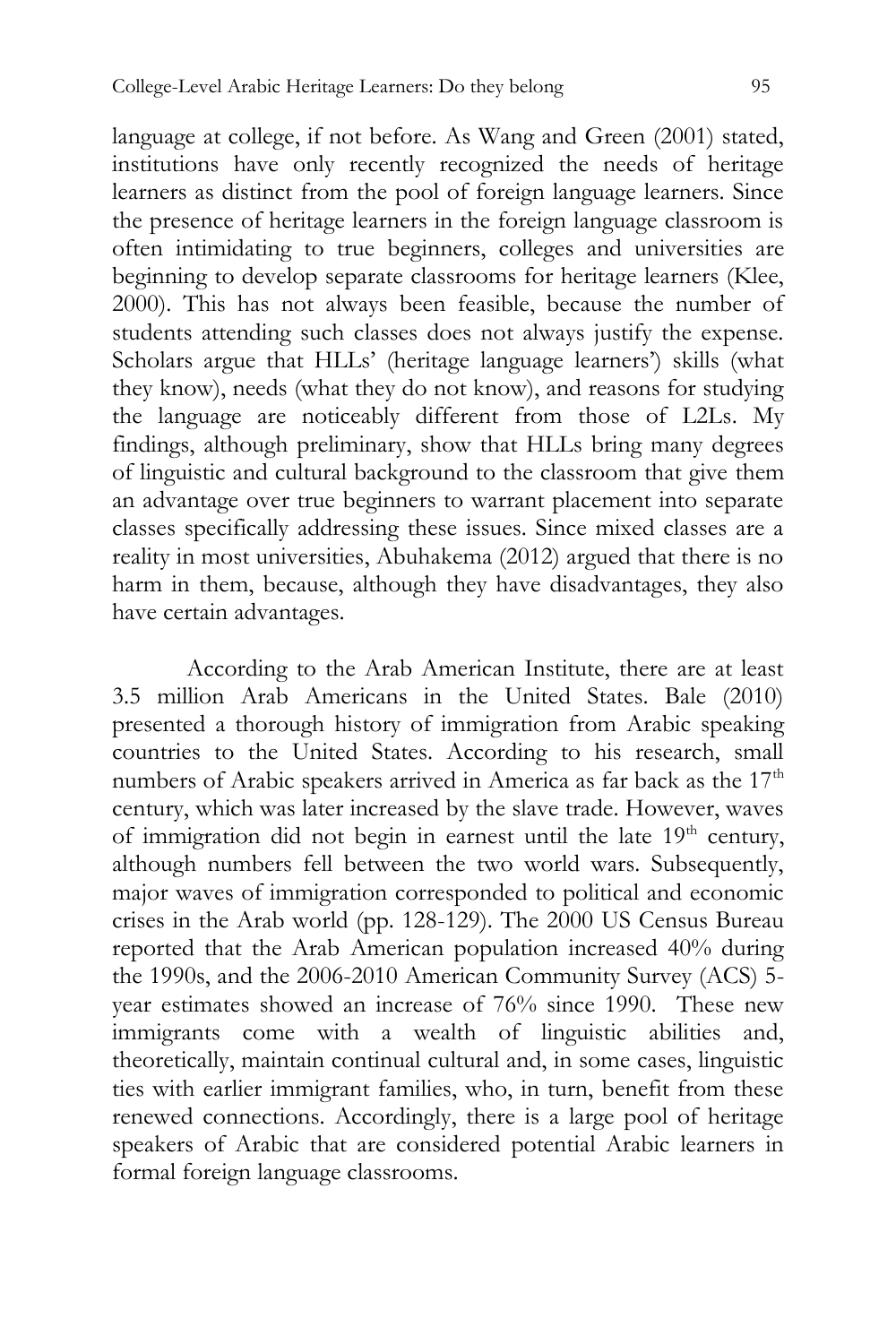A number of studies have included HLLs of Arabic, whether exclusively or as part of a wider group. Carreira and Kagan's (2011) study was based on a survey conducted by the National Heritage Language Resource Center (NHLRC) in 2007-09, with a total of 1,732 participants representing 22 languages from a wide range of institutions. The general profile of all HLLs appeared to be that of a learner who acquired English in early childhood after the HL; had limited exposure to the HL; had some proficiency in speaking and listening; had positive experiences with the culture; and studied the HL for communicative/ identity reasons (p. 62). Among the participants surveyed were 10 Arabic HLLs in a large public university: four were foreign-born and the rest were U.S.-born" (p. 55). Six out of 10 students considered themselves having either low or no proficiency in reading and writing skills; whereas eight out of 10 considered themselves advanced listeners and speakers.

Husseinali (2006) surveyed heritage and non-heritage Arabic students, albeit only at one major university. He investigated the initial motivation of 120 learners in Arabic classes. He divided them into two groups based on their "cultural affinity" to Arabic. Thus, his heritage group of 50 students consisted of both Arab descendants and non-Arab Muslims. Only 23 students were of Arab descent; however, he states that "66% agreed that they are learning Arabic because of their own Arabic culture" (p. 404), which is interesting, since only a little less than half of his HLLs were of Arab descent. In other words, some non-Arab HLLs identified with Arab culture, possibly because Arabic is central to their religious upbringing.

Kenny (1992) reported on his findings of a survey collecting social-linguistic information on 28 heritage students in a high school in Dearborn, Michigan. He studied attitudes towards the language as well as student skills and reasons for studying Arabic. Out of the 28 students, all but two were of Arab descent. The profile revealed that HLLs have strong listening skills with the majority reporting strong speaking skills as well (p. 133). Since these students are learning Modern Standard Arabic (MSA) in class, they considered their speaking skills the least important to develop, and the majority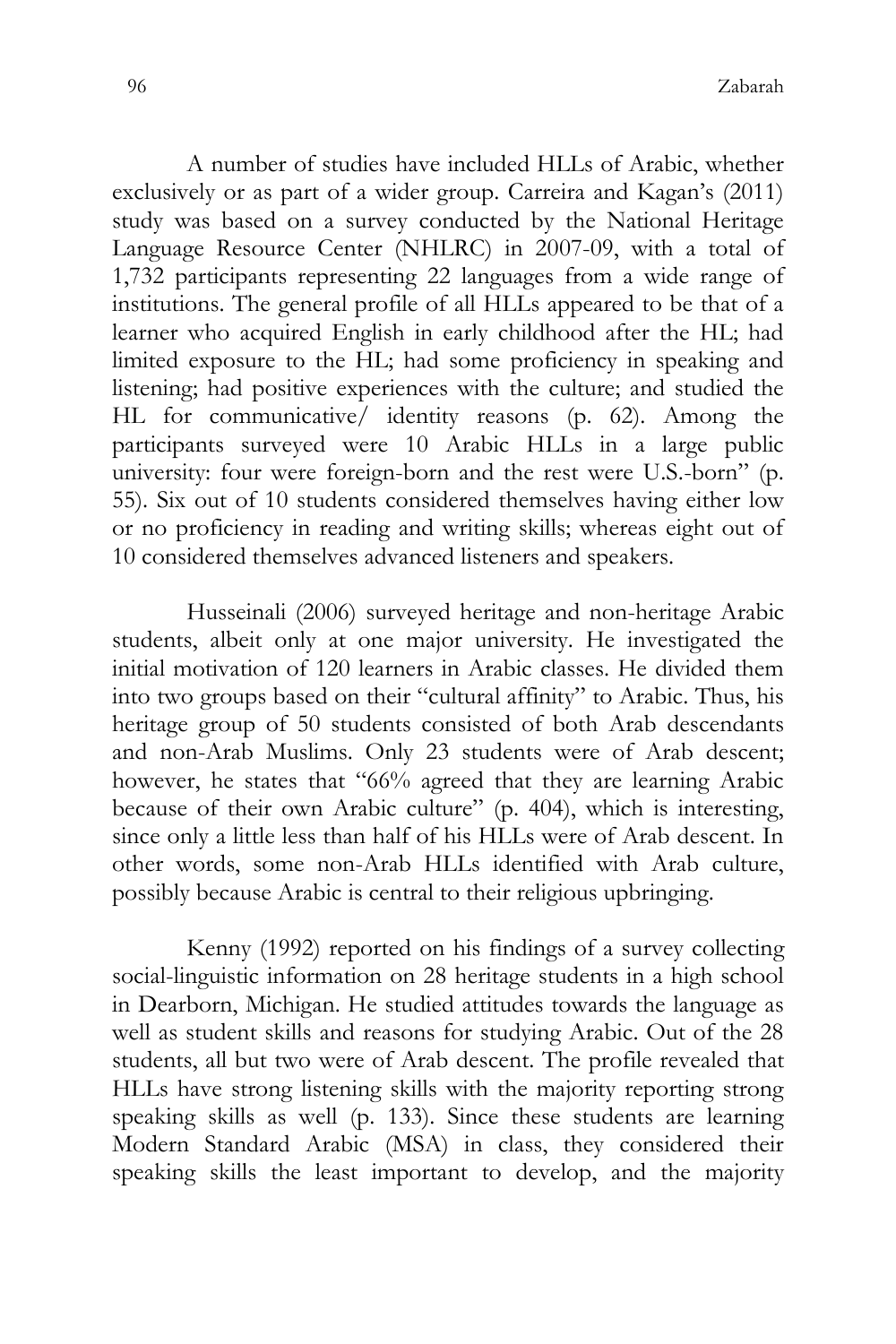reported that developing their listening skills was a high priority (pp. 133-135). This seemingly peculiar prioritization could reflect the need to understand Modern Standard Arabic (MSA) more than to speak it, since their spoken language is a dialect. Their strong listening and speaking skills indicated by the profile, show their skills in dialect not in MSA. As for why the students were studying Arabic, their most popular reason was to read and understand the Quran and other religious texts, followed by literature and culture, to talk to Arabs, and finally, to speak to their families (pp. 133-134).

Seymoure-Jorn's (2004) study included a survey of 15 Arab-American college students in Milwaukee, Wisconsin. Almost half reported strong listening skills but low speaking skills (p. 114). Less than one third reported a desire to improve their speaking skills (p. 115). As for other reasons, like Kenny above, reading the Quran was the number one priority for half of the students. Other motives included cultural and religious identity, "native" language, and fitting in with family members and society at large, both in the US and abroad (p. 121).

While research on Arabic as a heritage language grows, it is still at its infancy in comparison to research on other heritage languages. Studies using surveys, such as those mentioned above, capture certain features that should be generalizable. However, due to the small numbers of participants in these studies, more surveys are needed to provide support and corroborate earlier studies.

# **The Study**

This study examined the needs, reasons, and linguistic levels of Arabic heritage students at a major university. It did so by analyzing results from a survey administered to Arabic students in their firstyear instruction of Arabic in three consecutive academic years. The 16-item survey was designed to capture demographic and language background information on heritage learners. It sought five types of information:

I. General information. This included name, address, and age of participants (cover page).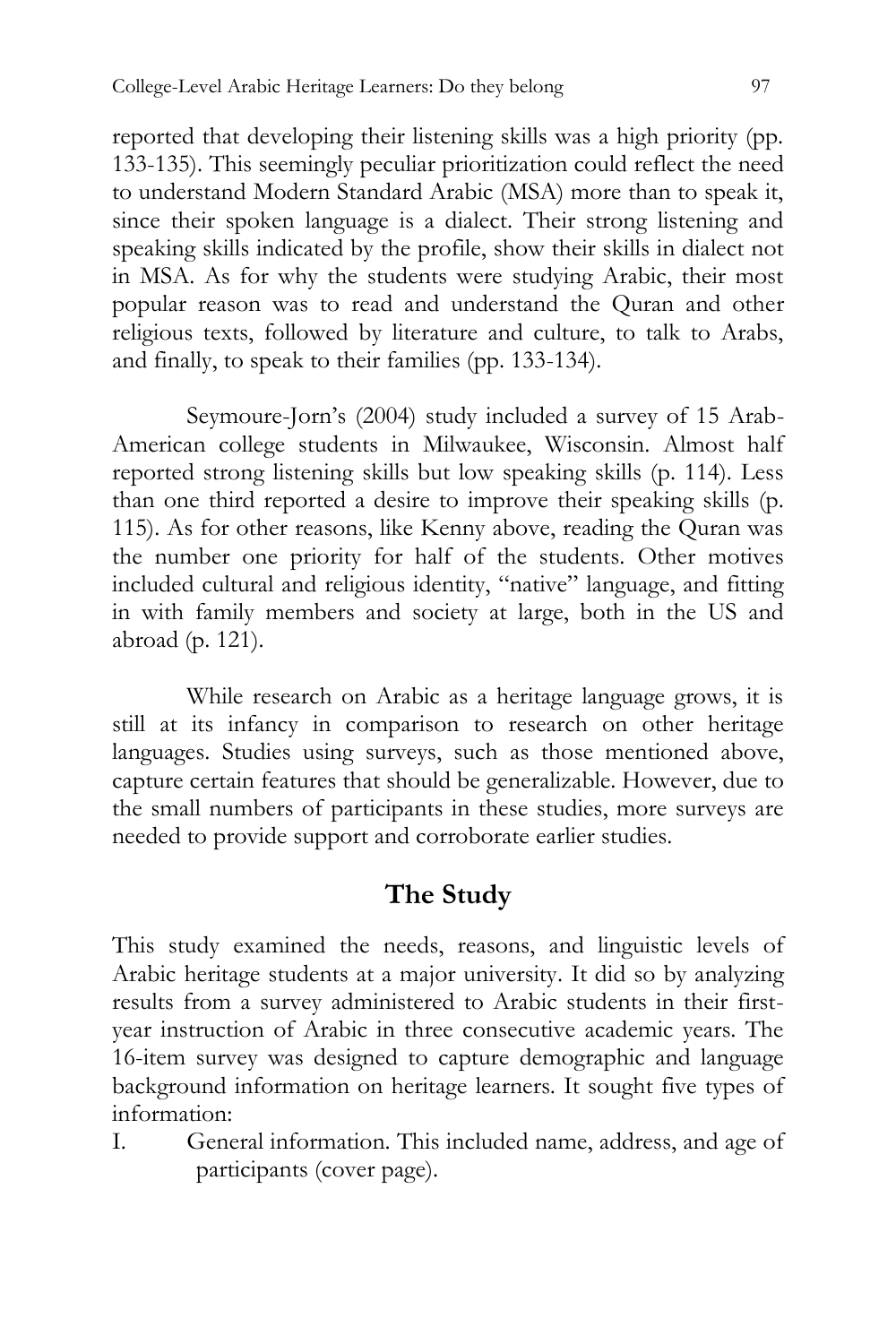- II. Language-related background. This included ethnic background, nationality  $(Q1)$ , and place of birth  $(Q2)$ .
- III. Language exposure and language learning. This included exposure to any form of Arabic (Q3), a dialect (Q5-6), Modern Standard Arabic (MSA) or Classical Arabic (the last two are referred to as fusha) (Q8-9), or through travel (Q10). Students also indicated their age at time of exposure to any dialect  $(Q4)$  and/or (fushā)  $(Q7)$ .
- IV. Self-assessment. Students were asked to rate their ability in Arabic, in a dialect or in (fuṣḥā) before attending college  $(Q12-14)$ .
- V. Reasons and expectations. The students were asked to comment on their reasons for studying fuṣḥā Arabic (Q11) and what they considered important to accelerate their knowledge of the language (Q15-16).

## **Subjects**

Out of the three-year total of 293 students, 20%, or 57 students, were identified by their instructors as having been exposed to Arabic before attending college. After completing the survey 35%, or 20 students, were identified as Arab Americans. Their reported age range was 19-22 years old, 15 females and 5 males. One major factor investigated was whether their interest in Arabic and/or their language abilities in Arabic had any correlation with how long learners' families had been in the United States. The data indicated that the majority of Arab-American students (13) were firstgeneration Arab Americans (first US-born), one was secondgeneration, and three were third-generation. Three students neglected to answer this question. The first-generation majority had recent ties to their heritage through at least one parent. However, the fact that at least 20% who were not first-generation still had interest in pursuing Arabic was worthy of note. The importance of reconnecting with their heritage has somehow stimulated these students to learn the language their recent ancestors spoke.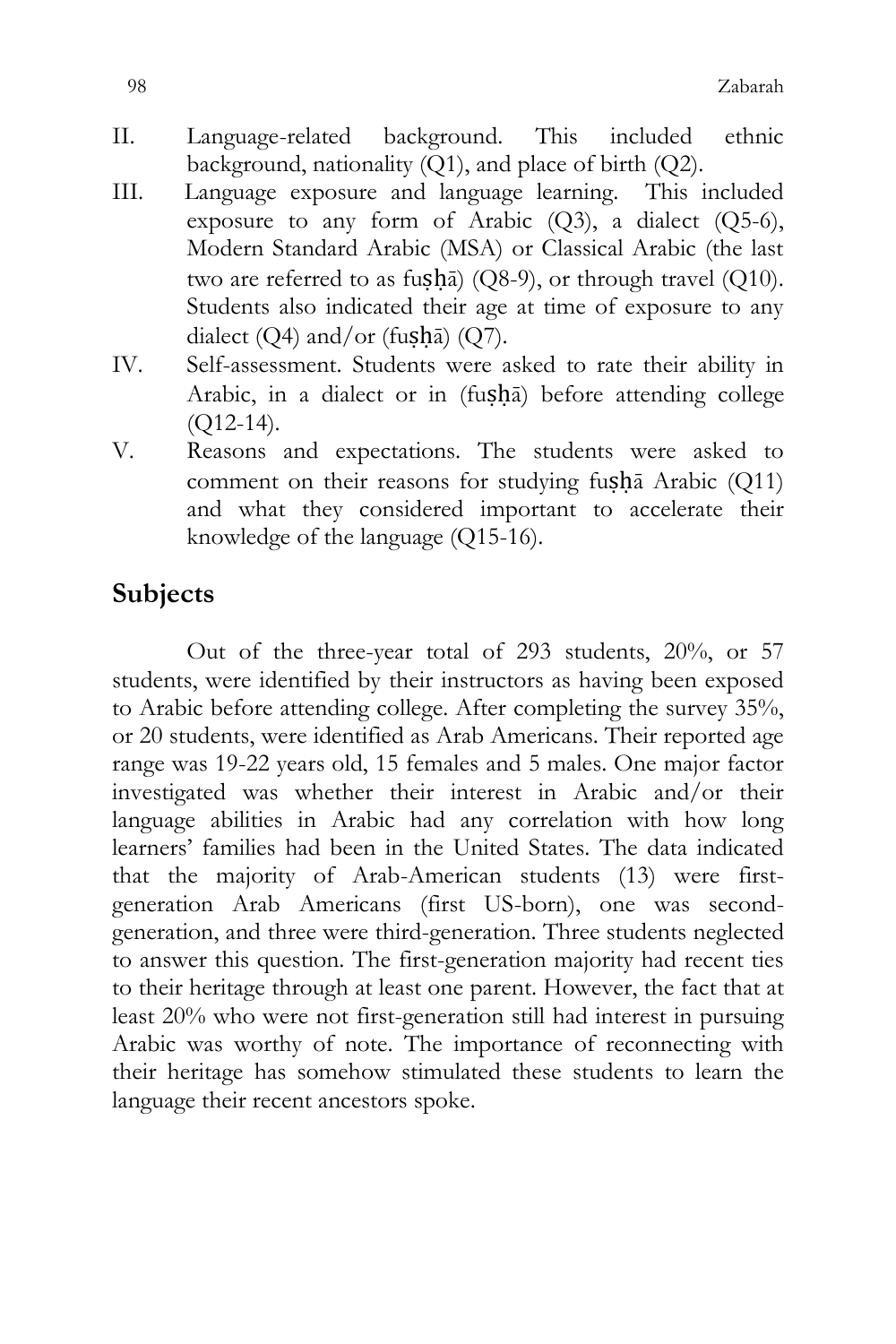### **Findings and Discussion**

The discussion that follows focuses on students' previous exposure to Arabic, their reasons for studying Arabic, and their needs and expectations. Their previous exposure to Arabic showed to what they were exposed, how they were exposed, and what skills they gained from this exposure. Their reasons for studying Arabic revealed what brought them to the classroom in the first place. Their expectations were what they needed to keep them enrolled in the Arabic classroom. Whatever skills they brought to class and the reasons why they were in class should be validated in the class. What educators find in HLL education in general is high attrition rates due to instructors' focus on what HLLs lack, and not what they already have.

#### **Previous Exposure to Arabic**

Studies have shown that maintaining language contact, or lack thereof, directly correlated with language proficiency (Kondo-Brown, 2001, p. 450; Kim, 2006, p. 185). Kim (2006) found in her study that language contact predicts students' HL fluency. The more contact/use, the higher the proficiency (p. 186). The majority of those who had high proficiency test scores reported that they use Korean in a variety of contexts. While other variables contributed to higher proficiency scores, language "... use was the only variable that *significantly* predicted the proficiency test score" [emphasis added] (p. 185). Landry and Allard (1991) showed that in bilingual language development, linguistic contact included socio-structural factors involving an individual network of linguistic contact (INLC), which "consists of interpersonal contacts, contact through the media, and educational support" (p. 204).

For this study, participants were asked to report on previous contact with Arabic prior to formal education at the college level to illustrate any formal or informal factors that assisted in the development of their linguistic abilities. The data suggested that these heritage learners had been exposed to at least one INLC: interpersonal contacts, where participants interacted with family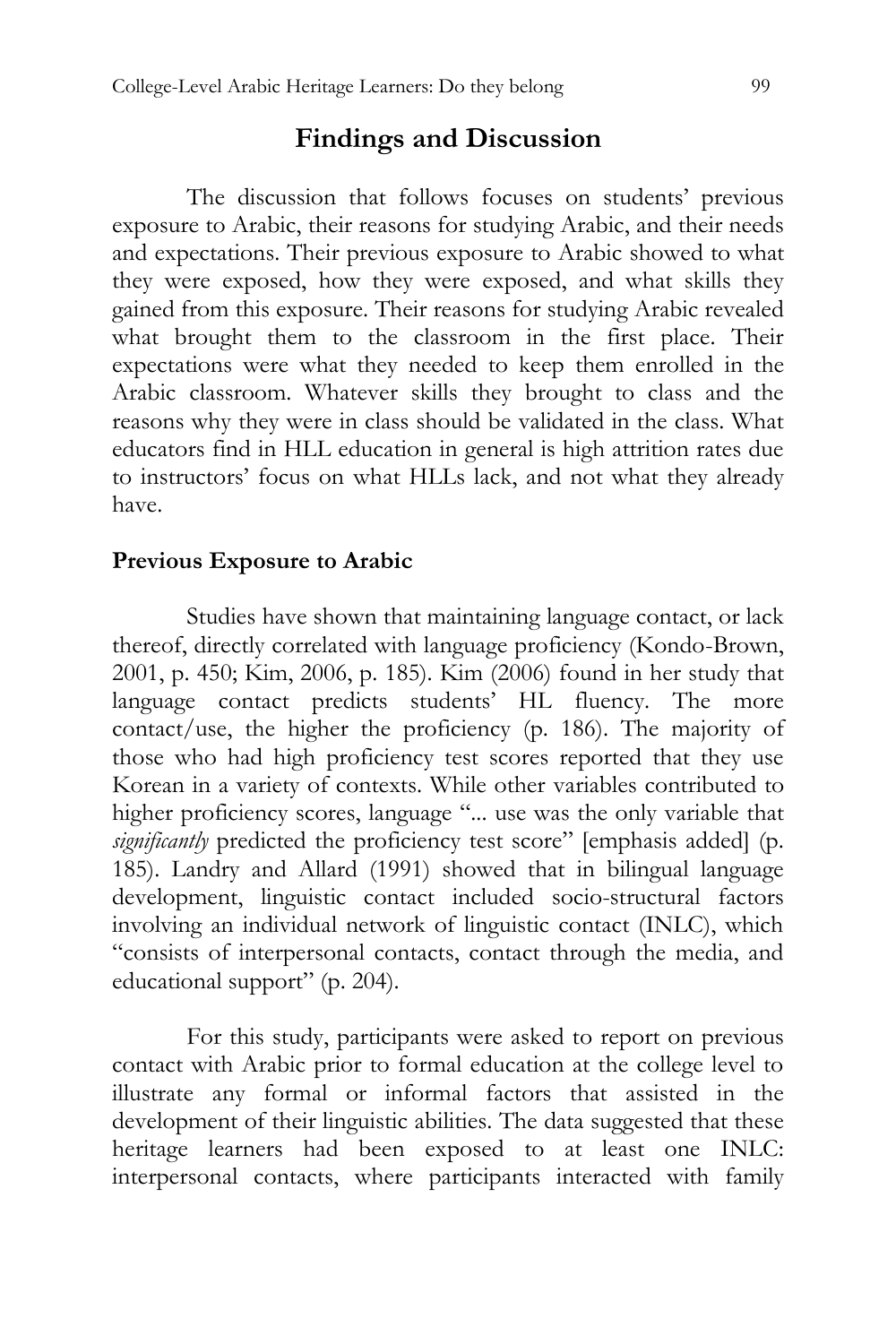members and friends and/or visited a country where Arabic is spoken. The form of language this "contact" provided was a regional dialect, since dialects are the spoken form of Arabic. MSA or  $f \mu s h \bar{a}$ contact falls under either contact through the media, and/or educational support of the INLC model.

**Dialect vs. fu***ṣḥ***ā.** Gee (1998) defined primary discourse, in terms of language education, as "the birth right of every human" (p. 55), which is the result of interaction with family, friends, and close social circles, i.e. dialects spoken at home and with family and friends. Primary discourse serves as the building block or foundation for secondary discourse, which is used beyond the realm of familiar discourse, of public life, and of academia. Since the spoken form of Arabic at home is a dialect, dialects serve as the language of primary discourse. What typical heritage students of Arabic strive to learn in the classroom is secondary discourse, i.e. *fuṣḥā*. Since they have, to various degrees, relatively strong foundations in their dialects, the road to *fuṣḥā* should build upon these foundations of similar phonology, syntax, and lexicon.<sup>1</sup> These students' proficiency in primary discourse is by no means ideal. They still need to strengthen their individual dialects in addition to learning *fuṣḥā* for secondary discourse. Even though Arabic HLLs in the US come from different dialect backgrounds, they all struggle to learn Standard Arabic, not their own dialects, where they have some proficiency. Since this diglossic situation is the same situation faced by native speakers of Arabic in their respective homelands, without exception, it cannot be ignored in the diaspora; and therefore, must be accepted as part of the process of learning Arabic. The fact that Standard Arabic is different from regional dialects is a problem faced by all learners of Arabic: native, heritage, and foreign language learners alike. The challenge for educators is to accept the differences these HLLs have as compared to native Arabs, who also come to class knowing a dialect, and to find ways to reach this new student population. Arabic HLLs strive to learn *fuṣḥā* similarly to native Arabs; yet, unlike native Arabs, HLLs' spoken dialect skills are not fully developed.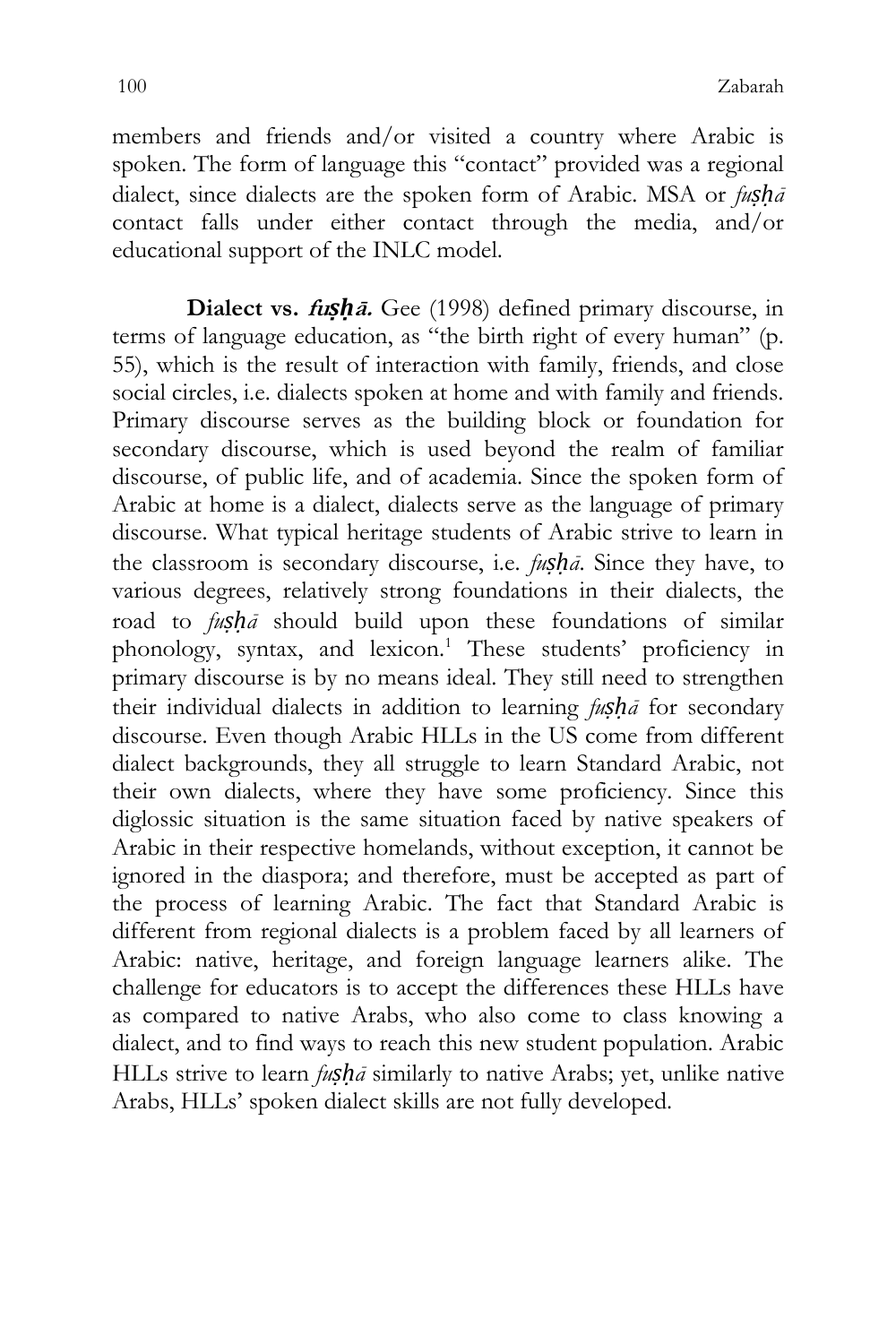This study shows that a number of HLLs were exposed to only a dialect and some to both a dialect and *fuṣḥā*. Eight students out of 20 reported limited exposure to *fuṣḥā* before formal instruction; five of these were first-generation Arab Americans. The majority of these students were exposed to *fuṣḥā* for religious purposes.<sup>2</sup> On the other hand, 12 students out of 20 had no exposure to *fuṣḥā* prior to formal instruction. Eight of these students were first-generation. Even with recent immigrants, one sees a clear decline in their children's exposure to the formal language. Since *fuṣḥā* is used in literary and formal situations, which are absent in most home environments, this drastic decline in linguistic abilities is natural. However, the children seem to do relatively better with dialects, as the data suggest.

All but one student were exposed to at least one dialect. This student was a third-generation Arab American and had lost touch with her Arab heritage. All those exposed to a dialect rated their general ability in a dialect: five students rated themselves as having "Good" abilities, seven students had "Fair" abilities, and seven students rated themselves as having "Very Limited" abilities. The data revealed that there was no correlation between the students' general ability in a dialect and the amount of time their families had been in the United States, i.e., what generation Americans they were. Five students out of the seven who reported limited abilities were first-generation Arab Americans, five students out of the seven who reported "fair" were also first-generation, and three students out of the five who reported "Good" abilities were all first-generation Arab Americans. The assumption that first-generation HLLs have higher linguistic skills might appear true, due to their families' recent immigration, but families vary considerably in maintaining their language at home.

Some Arabic language educators in the US believe that teaching a heritage class with mixed dialects is daunting. This important issue is beyond what this study aims to do and should be dealt with in depth separately. For the purpose of exposure to Arabic, in any form, participants were asked to write in the name(s) of the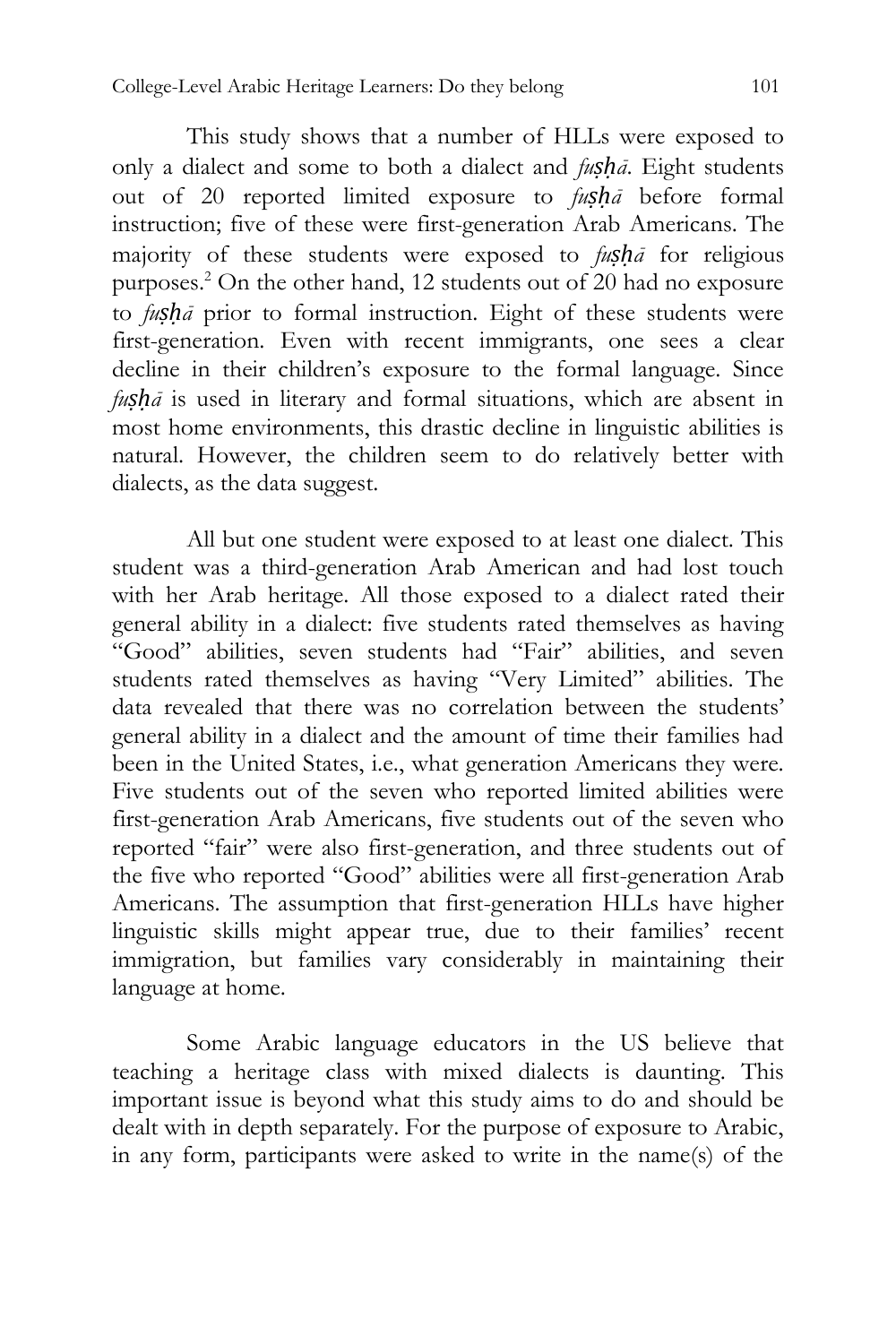dialect(s) with which they have had familiarity. Their answers reflected that three students were exposed to Iraqi, nine students to Lebanese, four students to Palestinian, three students to Levantine, three students to Egyptian, one student to Moroccan, one student to Tunisian, and one student reported no exposure at all (thirdgeneration). Two students reported exposure to two dialects: one student to Lebanese and Iraqi and the other to Lebanese and Palestinian, and two other students reported exposure to three dialects: one to Levantine, Egyptian, and Tunisian, and the other to Levantine, Egyptian, and Moroccan, all of which were reflected in the numbers above. It is important to clarify that students were asked to "write" the name(s) of the dialect(s), thus, the answers include Levantine, Palestinian, and Lebanese, which were kept separate to indicate students' individual answers: some students chose to use either the word "Levantine" or more specifically, chose "Palestinian" or "Lebanese." However, since Palestinian and Lebanese are also Levantine dialects, the data showed that 65% of students were exposed to at least one Levantine dialect.



*Figure 1.* Dialect distribution reflects students' individual answers; thus, Palestinian, Lebanese, and Levantine are represented separately.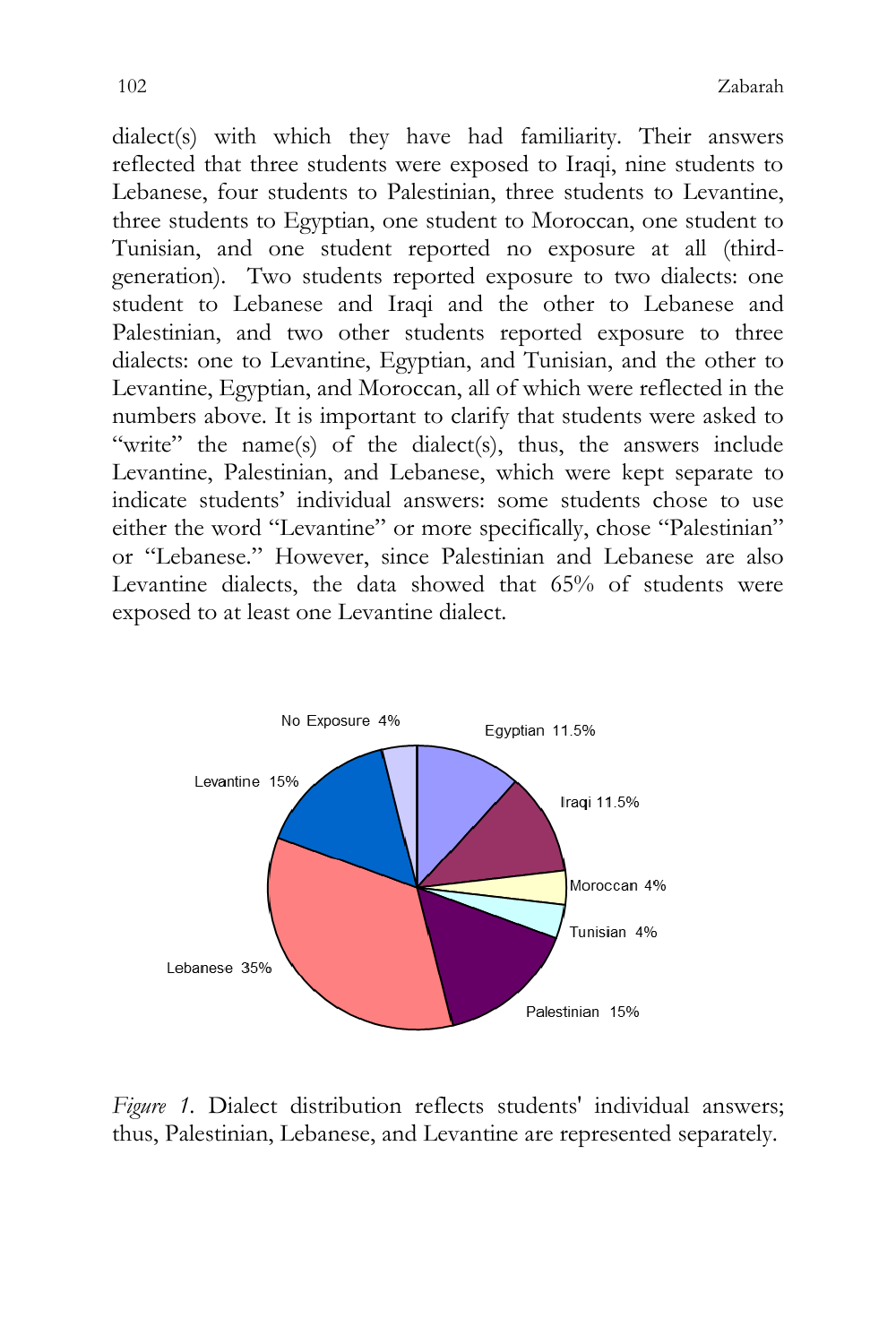**Quantity and quality of exposure.** Students were asked to report on the amount of exposure they had had to a dialect. Fifteen students had contact with Arabic often or on a daily basis, three did not have contact often or had contact when with extended family, and two did not report their exposure. Those who had had daily contact with a dialect reported exposure through at least one parent and/or friends and relatives. Of the 15 participants who had contact daily or often with a dialect, 10 students reported exposure by both parents in addition to other relatives or friends, and five students reported exposure by one parent in addition to other relatives or friends.

Students were also asked to rate their listening comprehension and speaking abilities before attending college. Those who had had daily exposure to a dialect reported various degrees of listening comprehension and speaking abilities in a dialect on a scale of (1-5), 1 being weakest and 5 the strongest. Out of the 15 students who reported daily exposure, only one neglected to report on his or her abilities. As figure 2 shows, 10 students reported higher listening skills. The other four reported equal listening and speaking skills. All 10 participants who had exposure by both parents reported at least a "2" in at least one ability.

These data indicated a very important characteristic in heritage learners. Their listening abilities are either equal to or superior to their speaking abilities. Educators should be aware of this, since listening comprehension is considered one of the hardest skills to develop with foreign language learners,<sup>3</sup> especially if these educators are only accustomed to teaching L2Ls. Course methodology and material should reflect this major difference.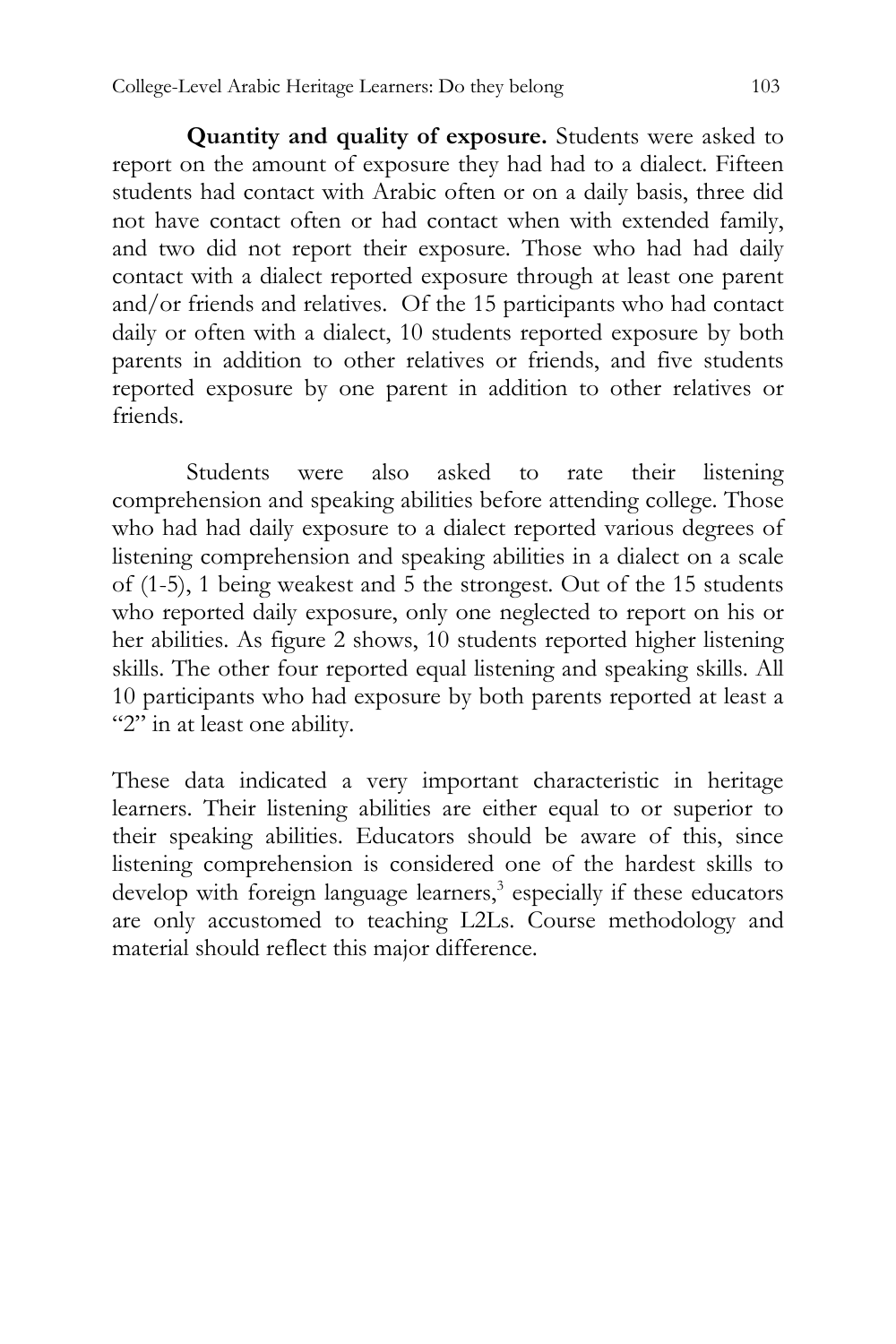

*Figure 2*. Listening and speaking abilities of students with daily exposure. All but one reported their perceived skills.

Of the three students who did not have significant contact with the language, two were exposed through one parent and/or other relatives and friends, and only one reported exposure through grandparents. These students with less contact also reported their listening and speaking abilities. They all reported minimum abilities: "1" in listening and "1" in speaking.

In addition to language contact with family and friends in the US, language contact through traveling to the Arab word is also considered a positive exposure to the language, since, in the majority of cases, traveling to and immersing in the target culture yields significant input for advancing linguistic abilities in general. In this study, students were asked to report on their travels to the Arab world and rate their perceived listening and speaking skills. Out of the 20 students surveyed, four reported never being there, four reported living there for some time in the past (ranging from time during infancy to one summer vacation), and the majority, 11 students, reported visiting at intervals. Regrettably, one student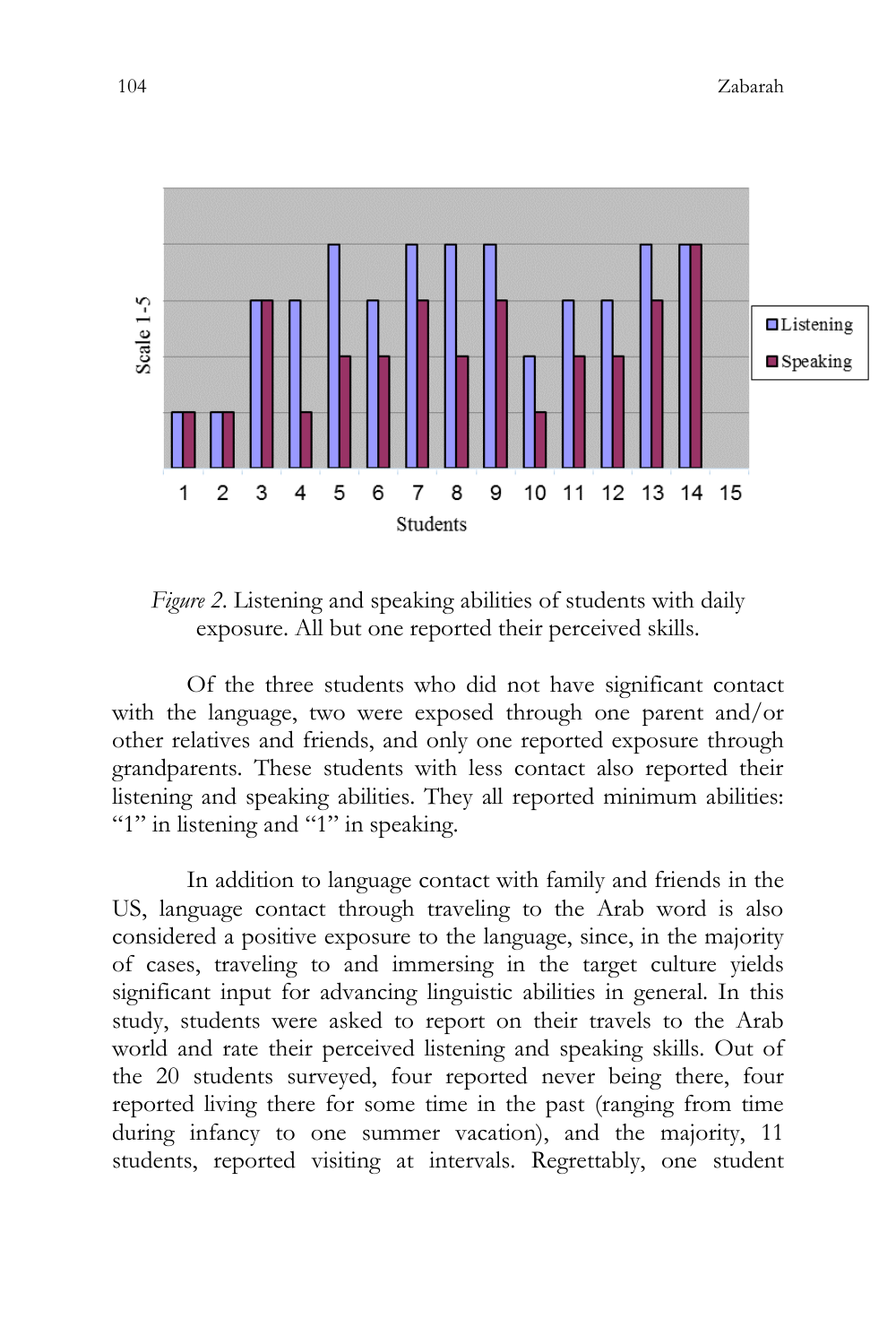neglected to report on this point. All but one, who reported repeated travels at intervals, showed at least a "3" in listening, and the majority reported at least a "2" in speaking.



*Figure 3*. Listening and speaking abilities of students who travelled often to Arab countries

When comparing listening and speaking abilities among the eight students who did not report traveling to the Arab world at intervals or have never been there, only two first-generation Arab Americans had more than minimal abilities: one reported a "2" in speaking and a "4" in listening, and the other participant reported a "1" in speaking and a "2" in listening. These two students had exposure to a dialect through both parents on a daily basis. The other six did not have exposure to Arabic through both parents. Whereas multiple visits to the region increased linguistic abilities in most cases, exposure to the language from both parents also achieved somewhat similar results.

These findings corroborate other studies that have established that HLLs have high listening skills (see, for example, Carreira & Kagan, 2011; Kenny, 1992; Kim, 2006; Kondo-Brown, 2005; Lee, 2005; Polinsky & Kagan, 2007; and Seymour-Jorn, 2004), and, to some extent, more than average speaking skills (see, for example, Carreira & Kagan, 2011; Kenny, 1992; and Polinsky &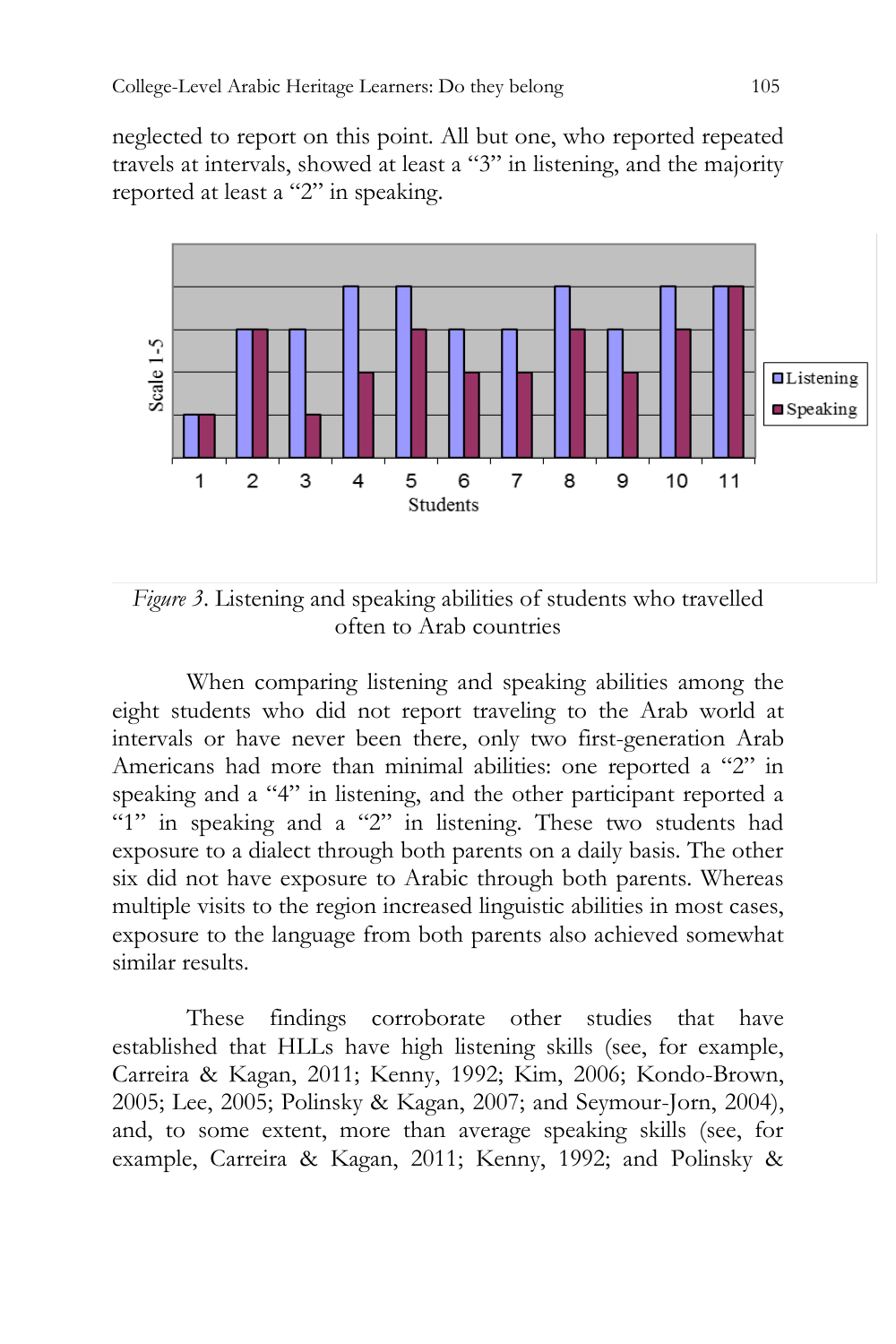Kagan, 2007). Given that heritage students' language skills brought to the class differ from language to language, scholars have also found that heritage language students do have an advantage in more than just listening and speaking skills, such as pronunciation, vocabulary (see, for example, Campell & Rosenthal, 2000; and Polinsky & Kagan, 2007), and grammar (see, for example, Campell & Rosenthal, 2000; Kondo-Brown, 2005; and Schwarzer & Petrón, 2005). In the case of Arabic, the language brought to the classroom is a dialect (in whatever form it is); thus all these skills reflect students' knowledge in a dialect, rather than the standard language taught in the classroom. Nevertheless, their skills in listening, speaking, pronunciation, vocabulary, and grammar of a dialect, if any, is in direct parallel to their native counterparts in Arab countries, albeit to a much lesser degree. This, in turn, does not mean that Arabic HLLs do not find difficulties in one skill or another. In fact, studies have shown that HLLs often have misconceptions regarding their language abilities, which frequently leads to frustration and sometimes attrition (see, for example, Kim, 2006, pp. 178, 191-192; and Schwarzer & Petrón, 2005, p. 572).

#### **Language Learner Initial Motivation or Orientation**

Gardner and Lambert (1972) elaborated on the concepts of integrative and instrumental orientations in second language learner motivation. Briefly stated, integrative orientations refer to the desire to have contact with the people and culture of the target language, whereas instrumental orientations refer to occupational reasons for learning the language (p. 3). Husseinali (2006) pointed to the fact that many scholars confuse "motivation" with "orientation" and use them interchangeably (p. 397). In fact Robert C. Gardner has written extensively to clarify the use of both terms as they apply to the socioeducational model of second language acquisition (see, for example, Gardner, 1985; Gardner & MacIntyre, 1991; Gardner & Tremblay, 1994; and Gardner, 2010). Gardner and MacIntyre (1991) stated that "orientations refer to reasons for studying a second language, while motivation refers to the directed, reinforced effort to learn the language" (p. 58). Gardner further elaborated that motivation encompasses at least three elements: desire to learn the language,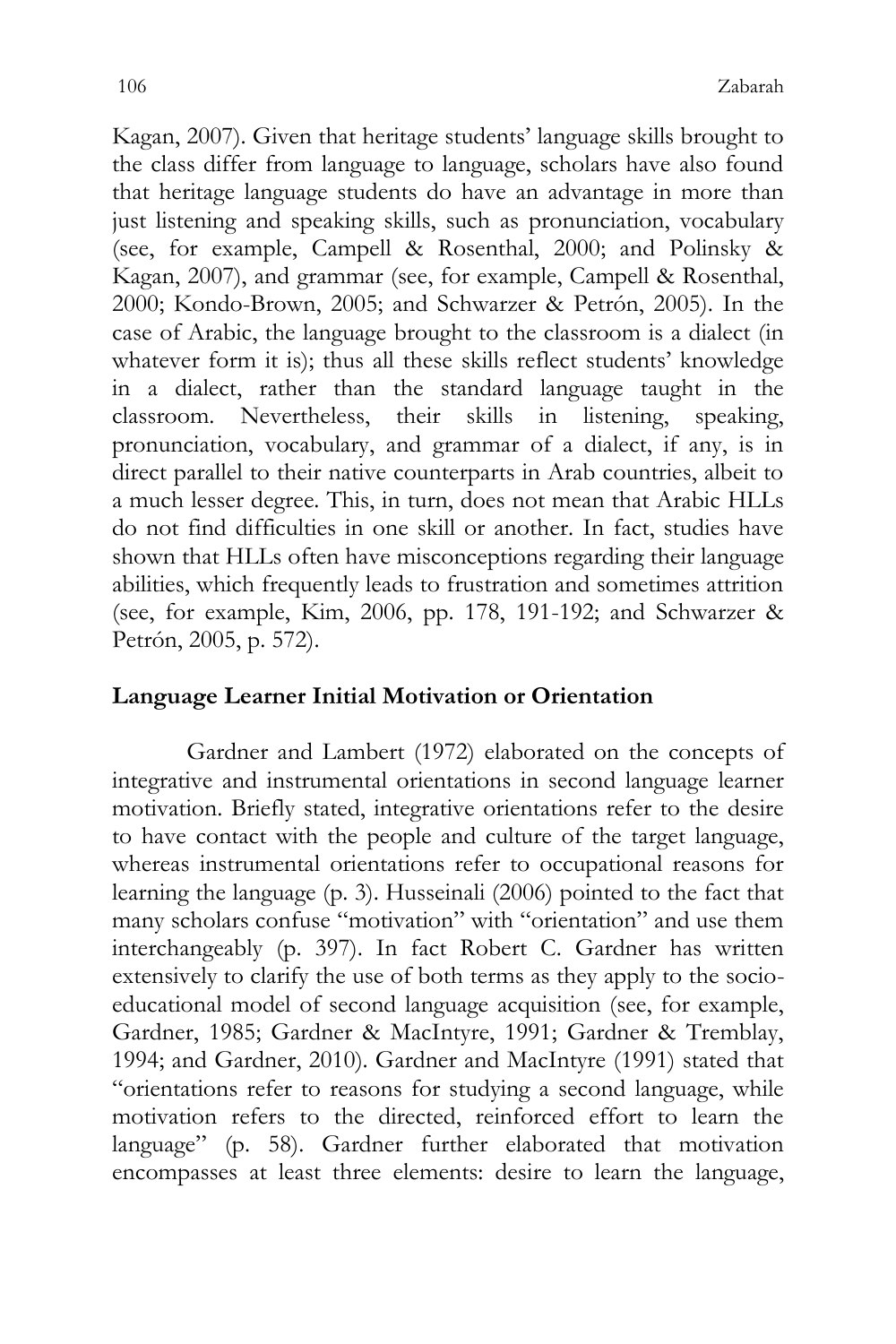attitude towards the language and effort exerted towards learning the language (Gardner 2010, p. 9). Crookes and Schmidt (1991) also pointed to the use of the term "motivation" by practitioners not as the reason for studying a language, but to the degree students interact with the language in and out of class (p. 480). In either case, motivation and orientation refer to two different notions and are not interchangeable, although some scholars use the term "initial motivation" as a suitable synonym for orientation. This study deals with students' orientations or initial motivations in learning their heritage language.

However, other scholars found that not all initial motivations fall under the integrative/instrumental orientations. Suleiman's (1991) study surveyed five non-heritage Arabic students studying at the advanced level. He found that participants in his study, although small in number, had "neither instrumental nor integrative [orientations], but rather intellectual and personal" ones (p. 100). Husseinali (2006) found that AFL students, heritage and nonheritage, have four different kinds of initial motivation: travel and world culture, political, instrumental, and cultural identity orientations (pp. 406-407). His study showed that heritage learners have significantly more reasons to study Arabic for identification motives than non-heritage learners. While the heritage students additionally had instrumental orientations, the non-heritage group indicated more instrumental reasons than the heritage group (p. 406). (He excluded college requirement from this study).

Kim's (2006) study on 120 Korean heritage students revealed that the majority had very strong integrative reasons (communication with parents, relatives and friends, as well as maintaining ethnic and cultural identity) to study their mother tongue (p. 193). However, unlike Husseinali above, she considered 'identity' as integrative orientation. Although his classification could be considered integrative as well, he did not classify it as such. In fact, Crookes and Schmidt (1991), in their overview of relevant studies on motivation in and out of SL research, stressed that there is no consensus on the definition of integrative motivation (orientation) (p. 475). Reynolds, Howard, and Deak (2009) also indicated that HLLs, both narrow and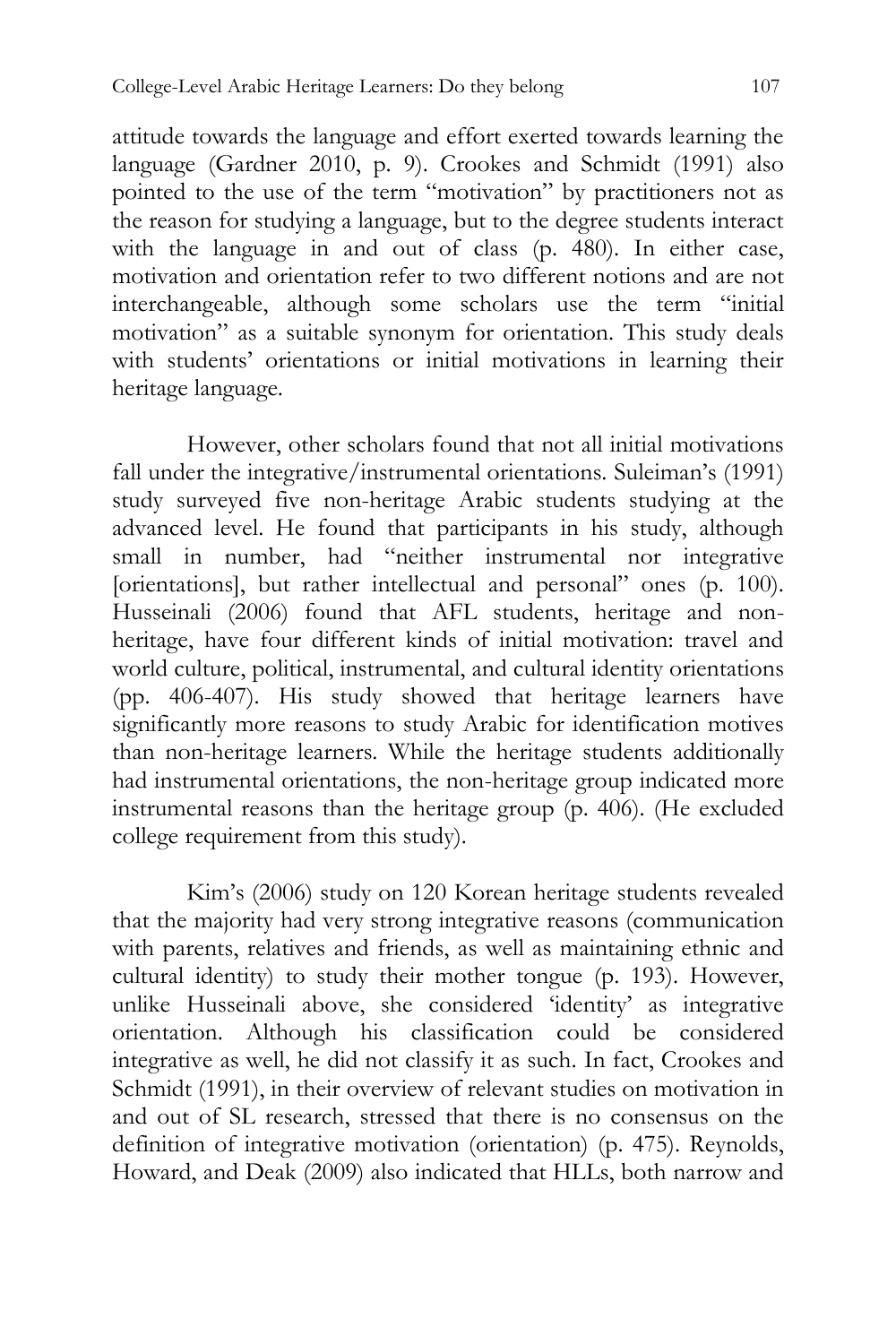broad,<sup>4</sup> have higher integrative reasons to study their respective HLs than non-HLLs, but that broad HLLs had similar research, career, and travel orientations to non-HLLs (p. 261).

As previously reported, both Kenny (1992) and Seymoure-Jorn's (2004) found that one of the most important reasons to study Arabic, in their studies, was to read and understand the Quran and other religious texts. These two studies were conducted within participants' respective communities, Dearborn, Michigan and Milwaukee, Wisconsin. Thus, their motives might reflect a desire that the community as a whole strives to achieve. These students live in tight-knit communities, with continuous recent immigrants, who generally have been more exposed to religious revivals back home. Identity and cultural affinities run strong in these two groups.

Students in this study were asked to write their reasons for studying Arabic. Some answers consisted of a few words, such as "heritage," "religion" or "family," and some answers were sentencelength. One student wrote, "I wish to learn to command a language I've heard growing up but never mastered." Another wrote, "I have always wanted to, and I want to be able to communicate w/family and be able to speak if I go to the Arab world." A third student wrote, "I want to be able to work with people in the Middle East. I also want to be able to read primary sources in my academic pursuits. And, of course, it's a beautiful language that I want to master." The open-ended nature of this question allowed for multiple responses. The most frequent response was "to live/work/study" in the Arab world, followed by "communication with family," and then "heritage" and "language," which tied at third place. Only one student reflected pure instrumental orientation. This student had minimal exposure to Arabic before her post-secondary education, had never been to the Arab world, and only heard Arabic from grandparents. All others had either integrative orientations or a combination. Seven logical categories emerged from students' responses in this study. The following chart illustrates these categories.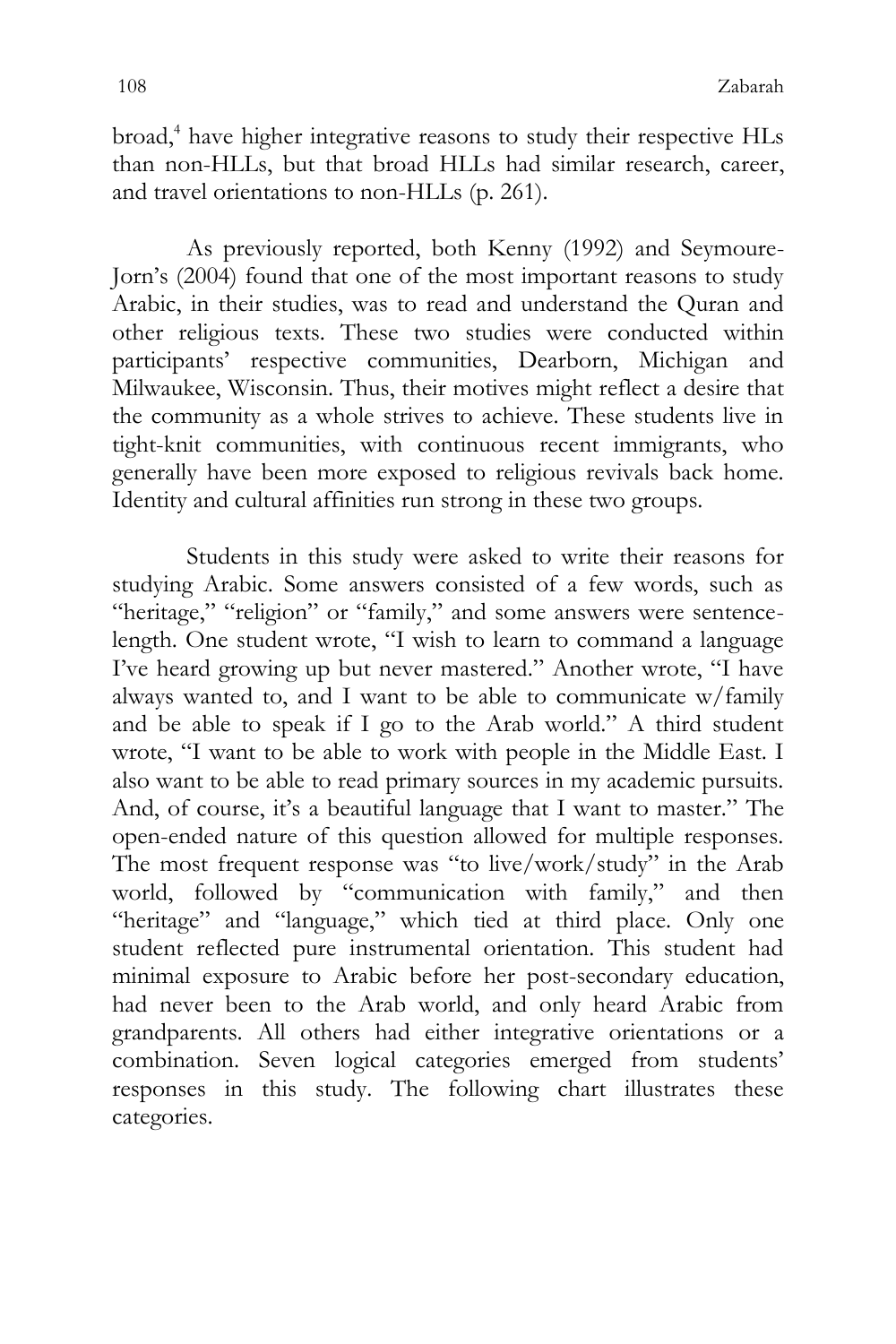

*Figure 4.* Reasons for studying Arabic reflect integrative and instrumental orientations

### **Experience, Needs and Expectations**

Since educators of HLLs, for the most part, believe that their students' grammar needs to improve, their classes often turn into grammar classes, which, in turn, students consider boring. Kagan (2005)<sup>5</sup> found that traditional HLLs in her study, who have been attending class for eight weeks, had more spelling mistakes than non-HLLs who had been taking Russian for at least three years, yet both groups were making similar grammatical mistakes (pp. 216-217). Nonetheless, Schwarzer and Petrón (2005) found that students did not appreciate grammar instruction in their study, which resulted in the students' lack of interest in further Spanish classes (p. 572). Their three students "were in agreement that explicit grammar instruction was of little use" (p. 574). Kim (2006) questioned the usefulness of teaching grammar, since some students might become unsatisfied with the amount of time it takes to become fluent in the "standard" language: this alone put them at a disadvantage psychologically (pp. 178, 191-192).

Studies have shown that students' preferences differ. While Schwarzer and Petrón (2005) found their students preferred extensive speaking in class to contextualize their vocabulary or improve their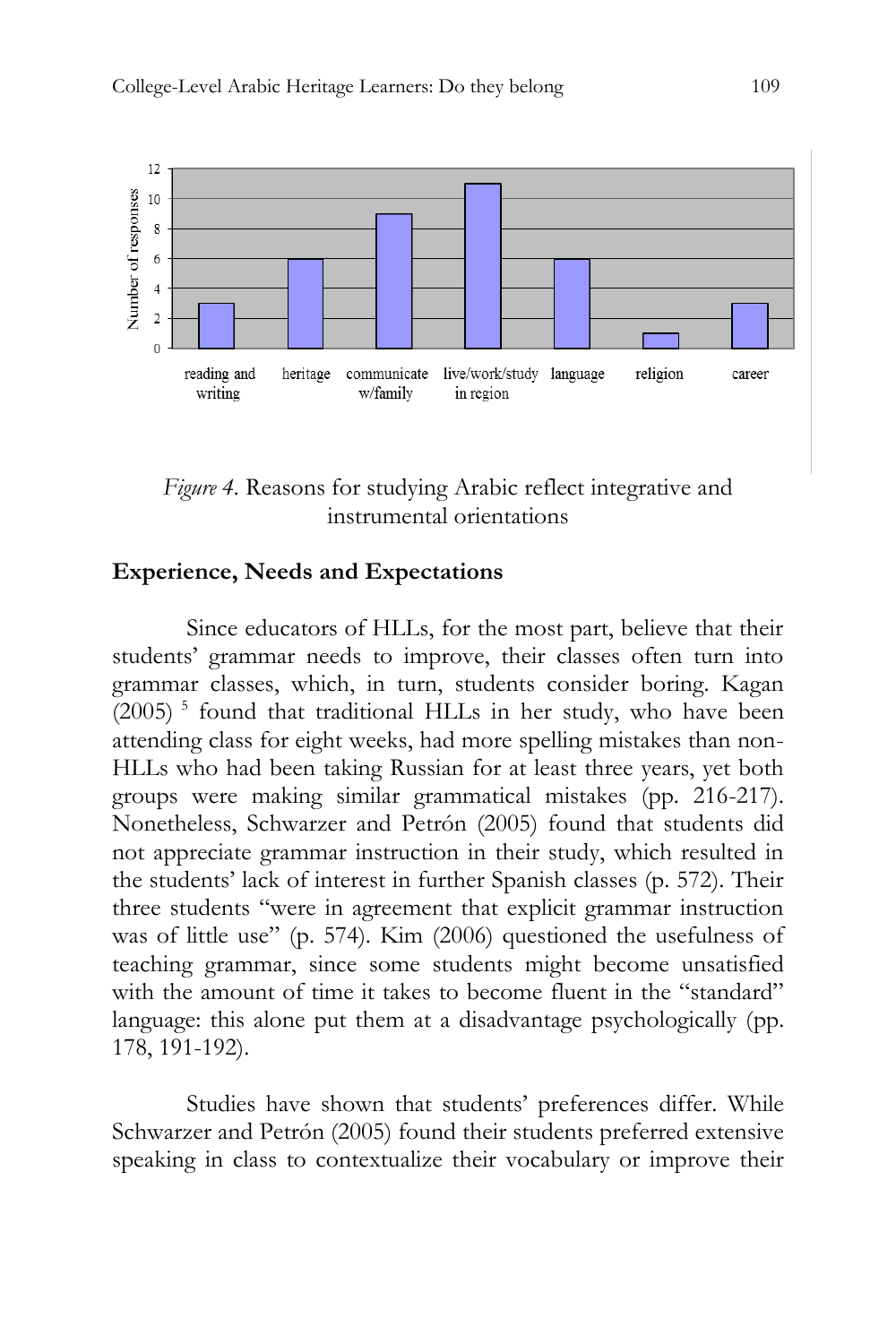cultural proficiency (p. 574), Kenny (1992) found that his subjects considered Modern Standard Arabic listening comprehension the most important, followed by reading and writing (p. 133). Since MSA is not natively spoken by any Arab, and, thus, they are not exposed to it as regularly as its colloquial counterparts, this explains why Kenny's subjects gave such importance to MSA listening comprehension. Yet, students' lack of interest in improving their speaking skills might be because spoken Arabic is in the domain of dialects and not the standard language.

In this study, students had the opportunity to comment on what they thought had been the most important skills to accelerate their language abilities in their formal college education. One student reported that vocabulary had been the most important. He wrote, "Sheer memorization of vocab, which translates into repetition upon repetition of saying and listening to Arabic words." However, the most frequent response was "speaking" followed by "vocabulary." "Reading" tied with "writing" in third place. The chart below illustrates the rate of importance given by students to what they have been taught in class. Speaking is not only the most important skill taught, but it far exceeds vocabulary. Even if HLL students come to the classroom with some speaking ability in a dialect, they find it extremely important to advance their speaking skill in *fuṣḥā.* However, their listening skill did not seem to be of high importance to them, probably since understanding *fuṣḥā* by an HLL does not seem to be difficult.



*Figure 5*. Most important skills students found in their Arabic instruction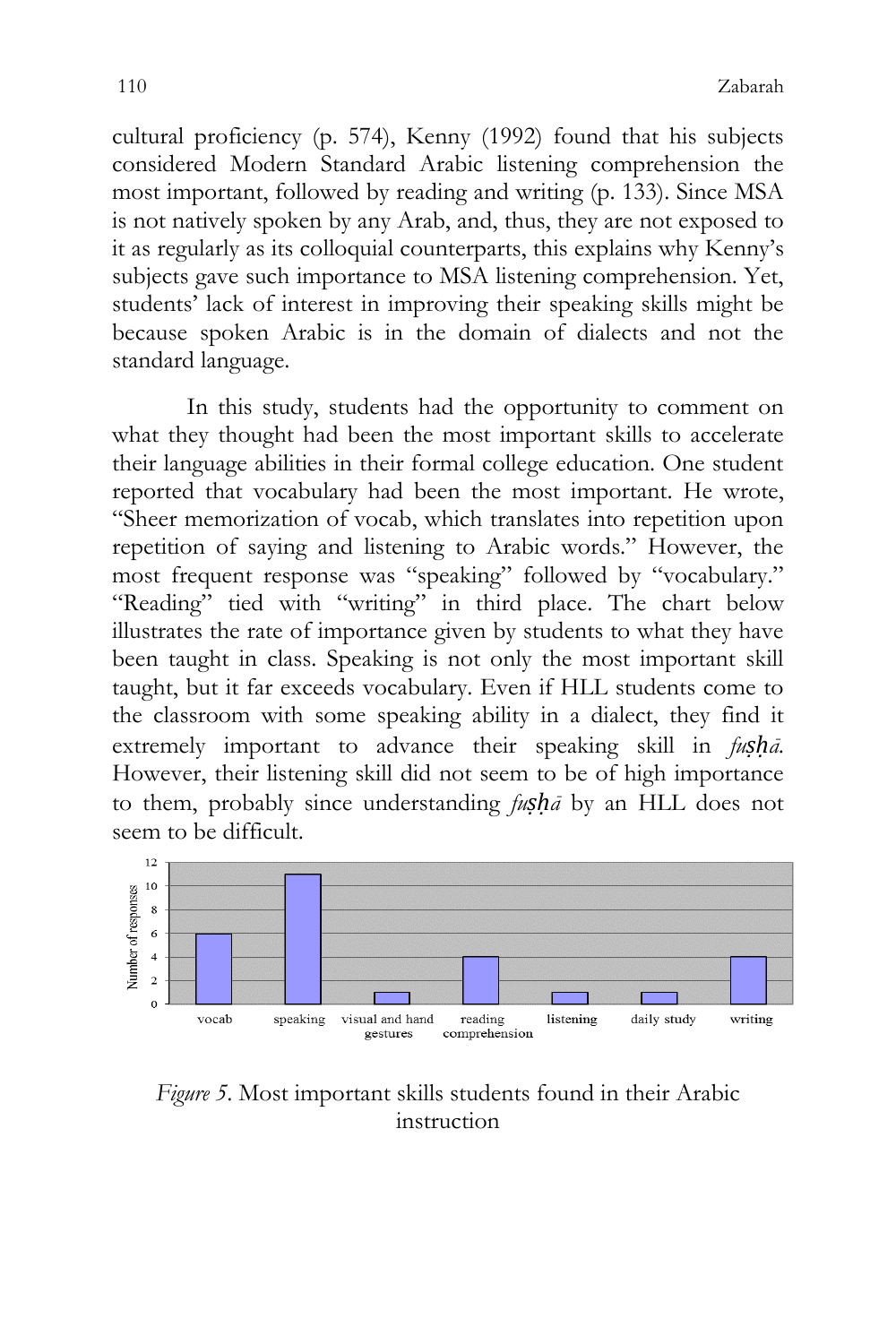Students were also asked to share what else they believed they needed in their Arabic classroom to maximize their knowledge in Arabic in the shortest time. Most students gave lengthy answers with multiple suggestions. One student wrote, "I would use media to increase vocabulary as long as there were vocab lists and/or an explanation alongside it…I would also need formal grammar lessons." Another student wrote, "learning how to speak - learning as much relevant vocab and grammar as possible in order to speak well." As shown in the chart below, eight different categories were coded from reading student responses. The most frequent response was "vocabulary"; second came "speaking"; followed by "grammar." Although, in the previous paragraph, HLLs believed that "speaking" is the most important skill taught in the classroom, they felt that more vocabulary was needed, and, in addition, the need to use new vocabulary in speaking was also high. It is surprising here to find students placing grammar as the third most important skill to maximize their language learning, since other studies, as shown earlier, have shown that focusing on grammar in the language classroom frustrates students and often leads to dropping language study. This might be because of students' realization that *fuṣḥā* is different from their dialects, and thus has a slightly different grammar, and/or they might be internalizing the importance given to grammar by their teachers. In either case, with these Arabic HLLs, grammar was important.



*Figure 6*. Students' wish list of areas where they believed they needed more help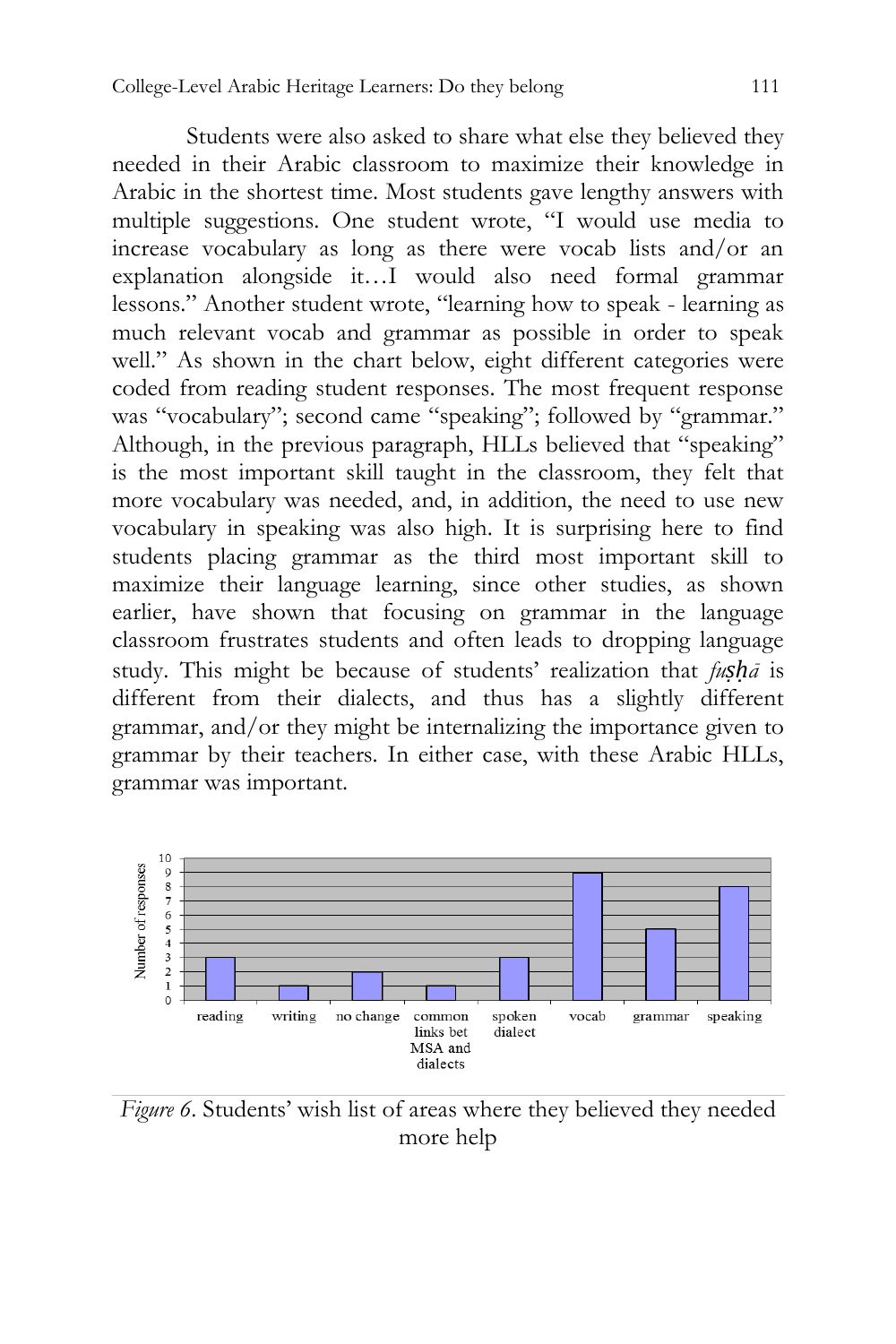#### **Limitations of the Study and Future Research**

The main limitation of the study was the small number of participants. The fact that this study was conducted at one university limited the number of participants to those who are enrolled in firstyear Arabic classes at one university. Studies at more universities, thus, adding more participants would give a more reliable profile that a single study at one university cannot. Another limitation was the self-assessment of participants' abilities in Arabic. The study counted participants' perceptions of their skills, not their actual proficiency. Students' perceptions of their abilities differ. A more reliable proficiency test conducted with the same parameters and standards would better judge participants' levels. A final limitation, one I thought of after concluding the study, was the input of participants' instructors. How do instructors perceive HLLs skills and needs, and whether instructors account for differences in the classroom? However, this might seem intrusive if instructors think these questions are criticizing their methods or their classroom management. Anonymous surveys rather than interviews could very well seek instructors' input, but, at one university, anonymity might not be possible.

In addition to addressing limitations above, studies documenting actual practices and comparing language acquisition between HLLs and L2Ls that are in separate classrooms and are tailored to each group's needs and skills, are the next logical step. The issue of multiple dialects in the same classroom is an important study that will add to educators' understanding of how to handle such situations. Additionally, if offering separate classrooms is not an option, do instructors employ differentiated instruction to accommodate HLLs?

#### **Conclusion**

Although this study was conducted at one university, nonetheless, it supports and reinforces other studies that contribute to creating a general profile of Arabic heritage learners in the United States. The most important aspect to emerge is that the amount of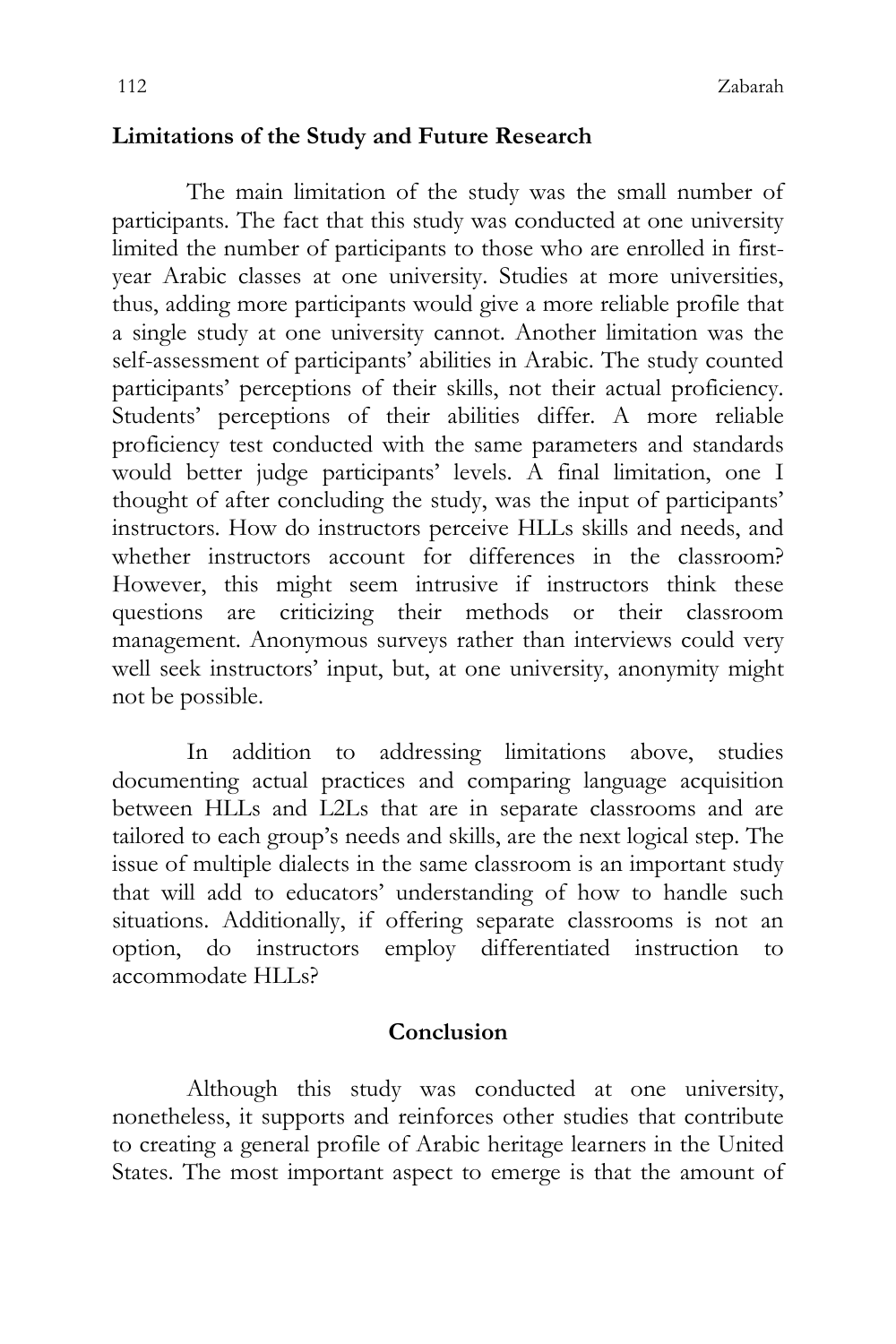language exposure heritage learners experience, through both of their parents and/or travel to Arab countries, directly contributes to their perception of their relatively more advanced skills in the language, corroborating existing literature. In some cases, however, even with similar exposure, HLL perceived abilities remain minimal. This clearly means that there are different variables that affect language learning other than exposure. However, higher linguistic abilities are often associated with more exposure. On the other hand, one needs to take into account individual learners' orientations and needs to account fully for these varying results. Most students in this study started their pursuit of Arabic for various reasons, but the majority indicated some form of interaction with the people and culture of the region. This alone does not necessarily differ from second language learners' reasons. The key distinction, however, is that heritage learners usually interact with people they know, family and friends who also serve as a built-in support system not usually available for second language learners. This by itself gives HLLs an advantage over L2Ls. Similarly, HLLs' experience and needs in this study do not differ significantly from L2Ls. Speaking, vocabulary, reading, and writing are skills all language learners seek to improve. The difference resides in the starting point for each group, which varies, and therefore, their needs will be different by degrees. The most important need, however, is to nurture the reasons that brought HLLs to the classroom and to encourage them to develop more reasons to continue learning Arabic. Attention to this important, often neglected, need would drastically cut attrition rates, a fact most heritage language programs face.

Addressing HLL skills, listening comprehension is the strongest skill among heritage learners in general, with speaking a not-to-distant second. Arabic HLLs are no exception. This is the case with all participants, whether first-, second-, or third-generation, whether they travel to the Arab world, and whether they are exposed to Arabic by both parents or just one. Arabic heritage learners will come to the classroom with some skill in listening in a dialect. This will require special attention and awareness from instructors if they are accustomed only to the second language learner, since, in most cases, listening comprehension is the last skill to develop with this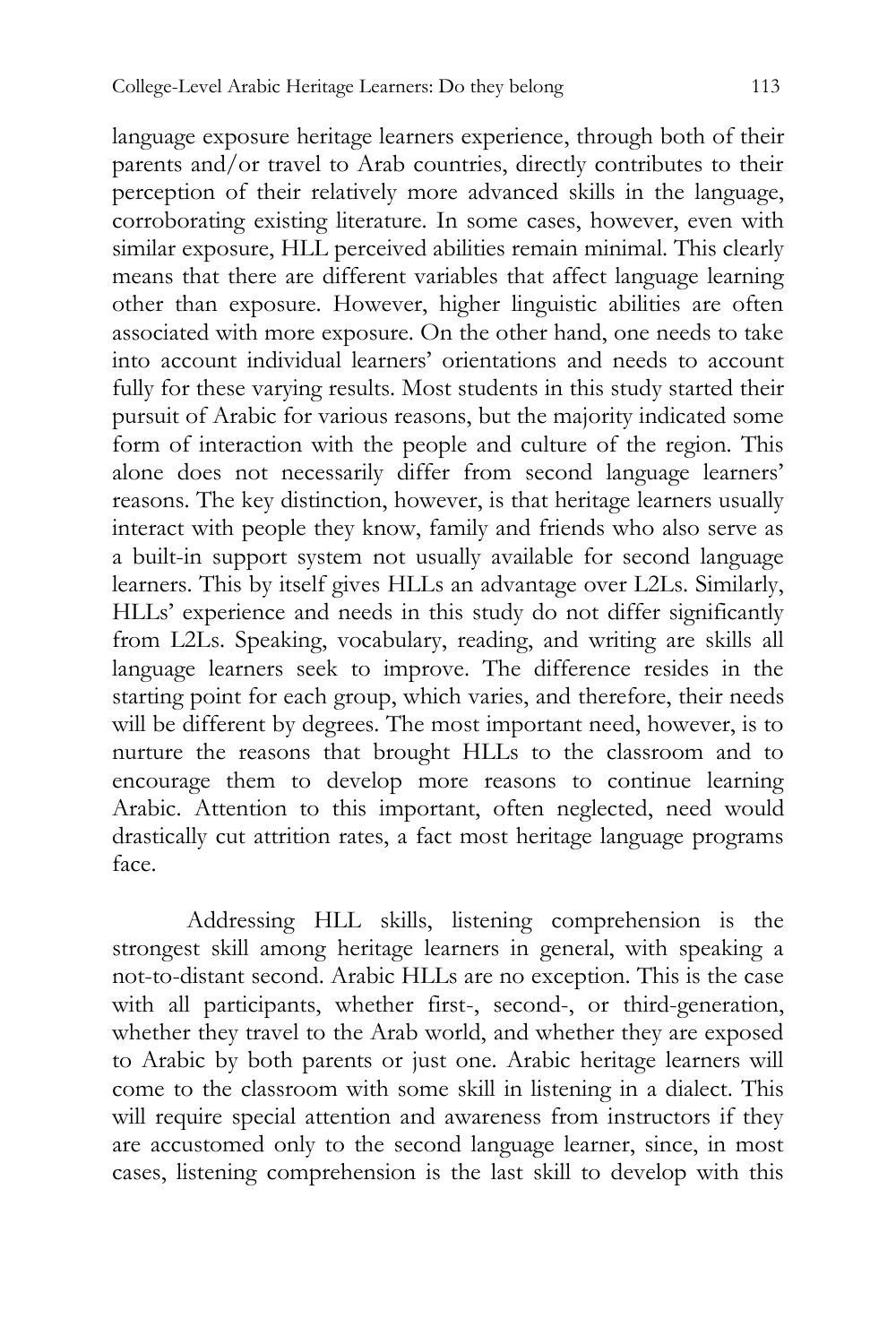group of learners. Instructors also need to feel comfortable in a multi-dialect classroom, since HLLs' speaking skills, if any, will be in a dialect. The fact that these skills are mostly in a dialect should not be treated as something that should be unlearned. Educators should focus on the similarities these dialects have to *fuṣḥā*, not the differences; this often happens in the classroom. The fact that there are different dialects represented in the heritage class is a cultural and linguistic experience most native speakers do not learn first-hand. Yes, difficulties in understanding will be present, but the fact is that most speakers of Arabic will face this at one time or another in their lifetime. HLLs are often exposed to these differences from the beginning of their formal study.

In order to effectively design a class for heritage learners, educators must take into consideration students' needs and orientations, using sound pedagogical principles to address their varying linguistic skills, and must build on what students know, not focusing on what they do not know. They come to class with some skills that should be validated, not dismissed as "incorrect Arabic." Anything less will run the risk of considerable attrition rates.

Heritage speakers come to the language classroom with basic abilities that can accelerate their performance. Instructors should help them use what they have in the most efficient and productive manner, with the understanding that students will come with different abilities in spoken variants. Placing them in a classroom with specifically designed materials where they can maximize their learning experience will enable them to reach higher proficiency rates in less time in a more favorable environment, and encourage them to reach even more advanced levels. If HLLs must remain in classes with second language learners, educators should understand the unique qualities and abilities HLLs bring to the classroom and modify their instruction to this group of students accordingly.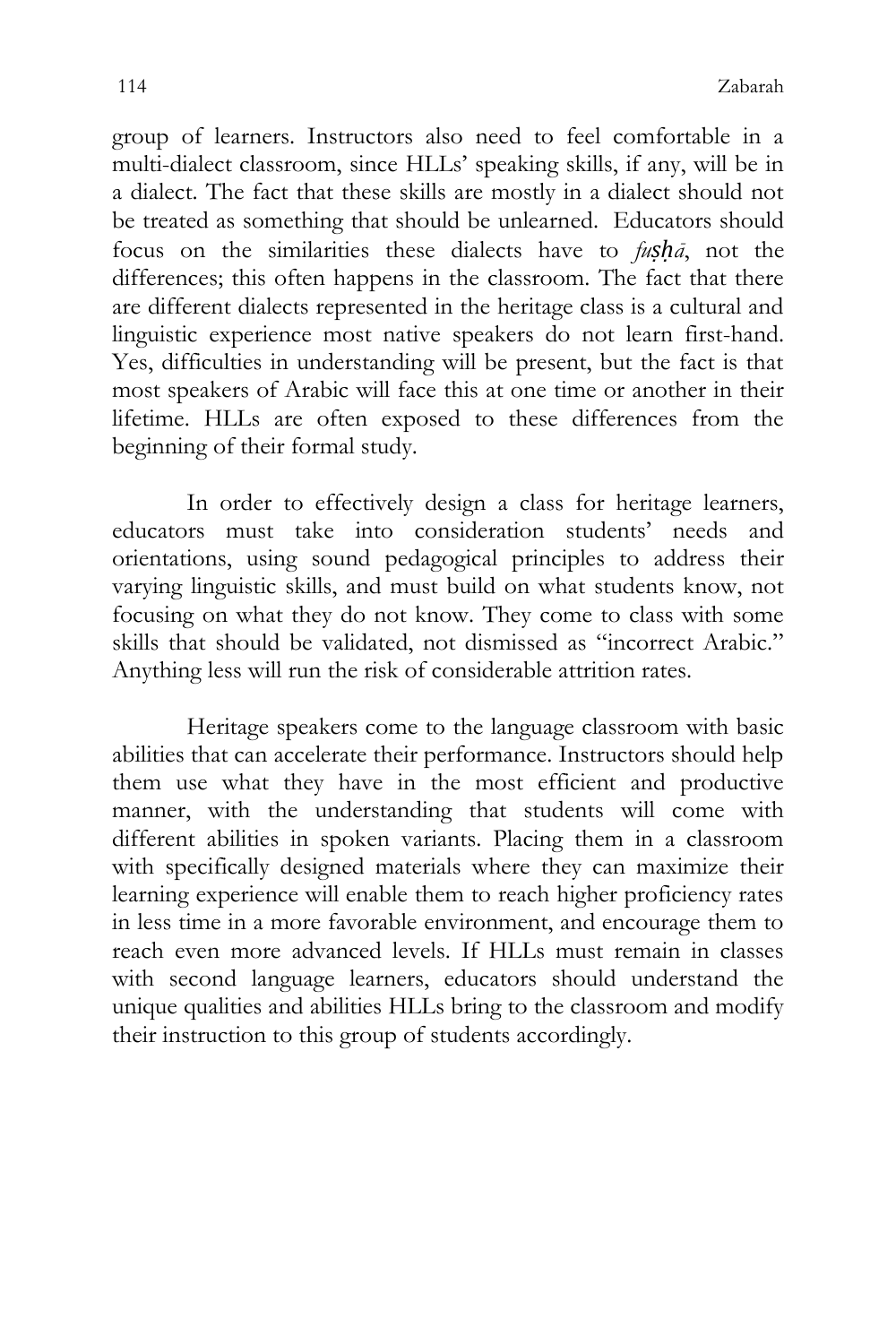## **Acknowledgments**

I would like to acknowledge Dr. Karin Ryding and Dr. Scott McGinnis for their support and guidance in the initial stages of this study, which was partially funded by the National Resource Center on the Middle East Title VI.

## **Notes**

- 1. Byrnes (2002) explained in her analysis of current language teaching practices that the focus of most European language instruction has been primary discourse. Unfortunately, as Ryding (2006) stated, Arabic foreign language instruction in America has been subject to what she called "reverse privileging," where secondary discourse of literature and academia has been the focus of instruction, rather than primary discourse of familiarity.
- 2. These students are not to be confused with Muslim Americans who have had no exposure to a dialect.
- 3. Rubin (2009) explained that listening is difficult for L2 students for several reasons: 1) listeners are at the mercy of the speaker; 2) they have almost no control over what, how, and how quickly, it is going to be said; 3) transient spoken words "come at" listeners very fast and are gone; 4) processing requirements are very heavy: listeners must do it while it is happening-no time for reflection; 5) heavy processing load means that learners lose concentration rather quickly; and 6) beginning learners do not have the background knowledge to help them process auditory texts.
- 4. Polinsky and Kagan (2007) assigned two labels to differentiate between types of HLLs. Narrowly defined HLLs are those who have some proficiency in the language. Broadly defined HLLs are those who are interested in the language for cultural and/or emotional reasons, without displaying any linguistic competencies.
- 5. Kagan (2005) divided her HLLs into three groups: those who completed secondary schools in Russian; those who had five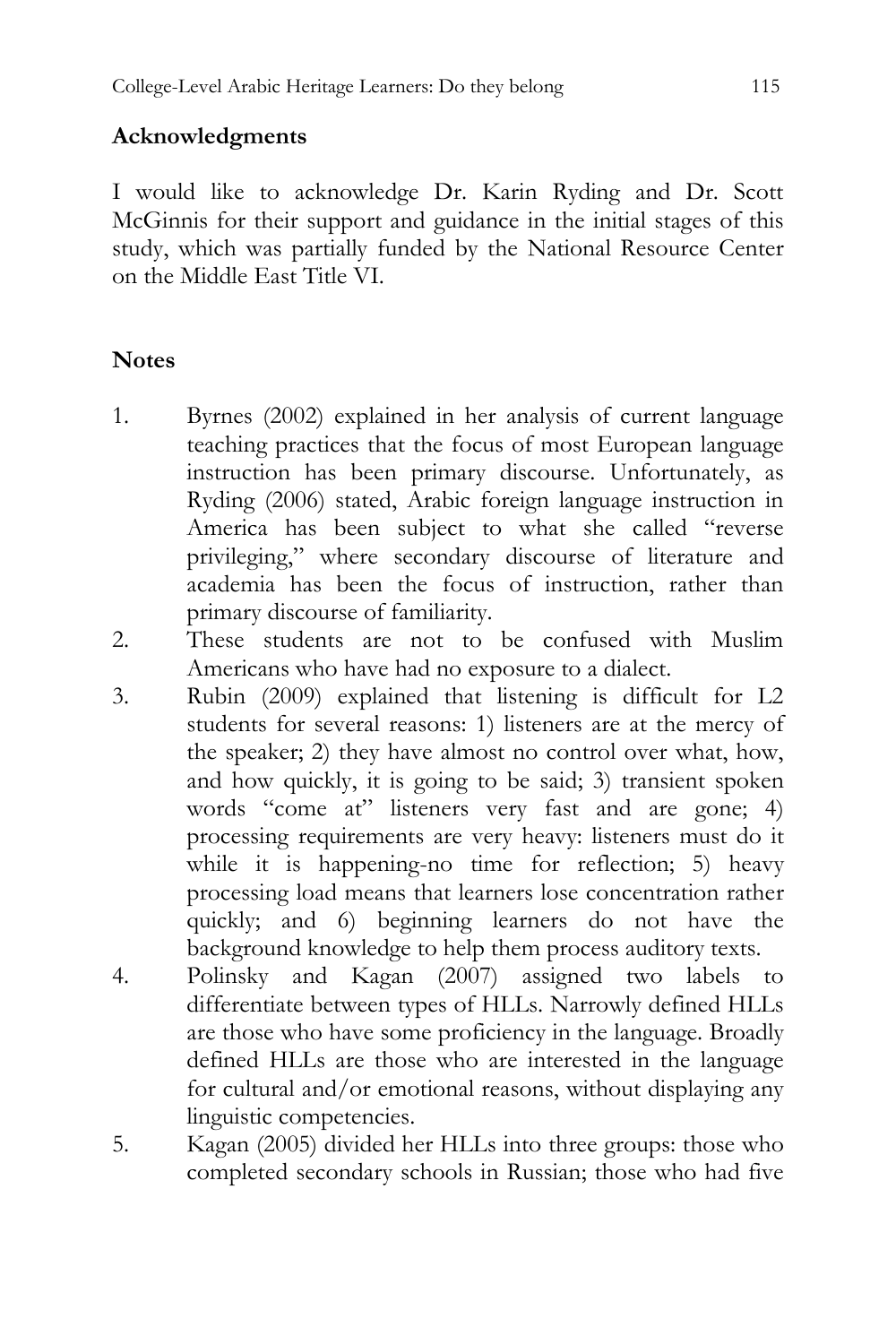to seven years of schooling in Russian; and those who either immigrated to the US during elementary school, as preschoolers, or who were US born (pp. 215-216). This last group is what I have called traditional HLLs.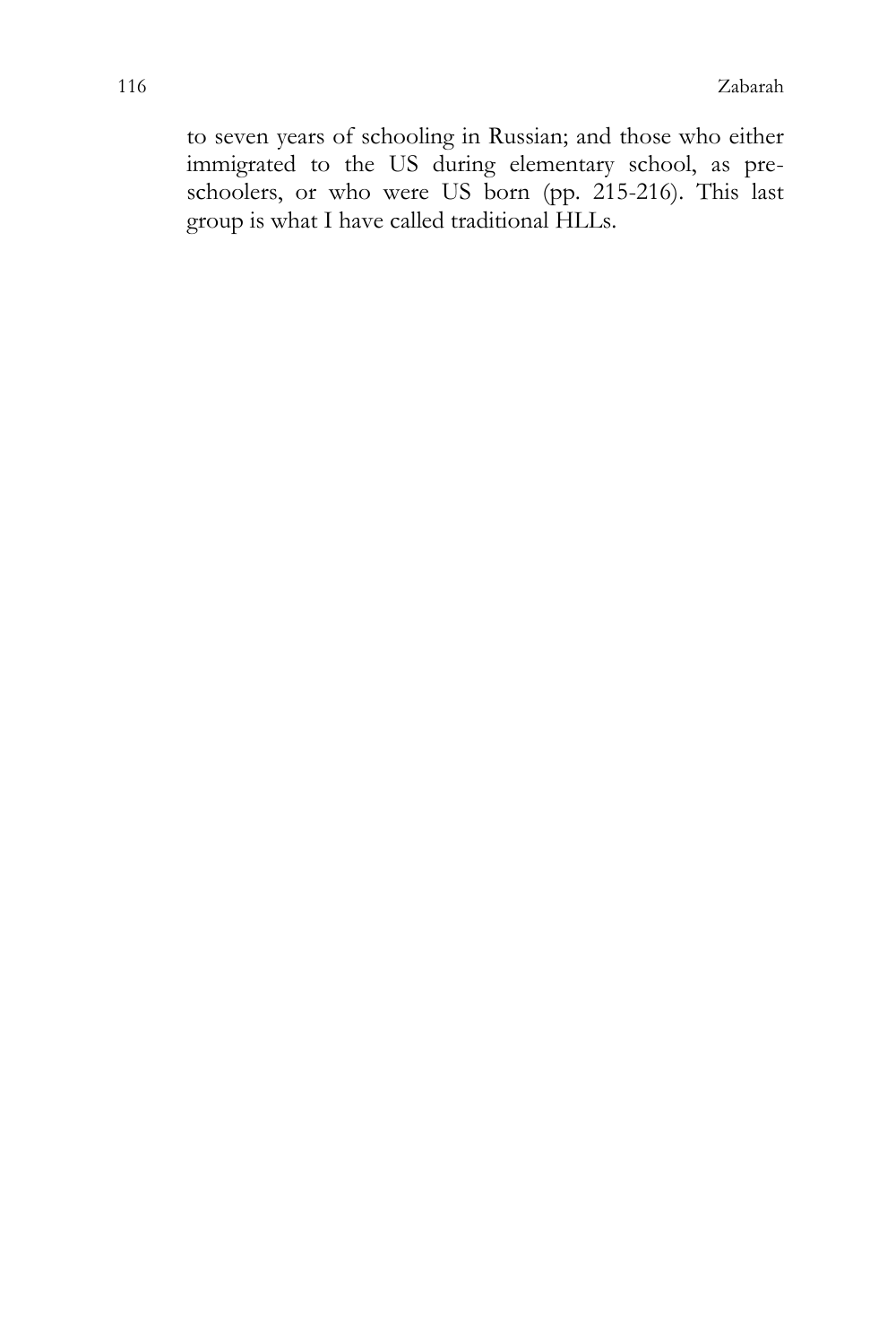### **References**

- Abuhakema, G. (2012). Heritage and non-heritage language learners in Arabic classrooms: Inter and intra-group beliefs, attitudes and perceptions. *Journal of the National Council of Less Commonly Taught Languages, 12*(Fall 2012), 73-106.
- Bale, J. (2010). Arabic as a heritage language in the United States. *International Multilingual Research Journal, 4*(2), 125-151.
- Byrnes, H. (2002). Toward academic-level foreign language abilities: Reconsidering foundational assumptions, expanding pedagogical options. In B. L. Leaver & B. Shekhtman (Eds.), *Developing professional-level language proficiency* (pp.34-58). Cambridge, UK: Cambridge University Press.
- Campbell, R. N., & Rosenthal, J. W. (2000). Heritage languages. In J. Rosenthal (Ed.), *Handbook of undergraduate second language*  education (pp.165-184). Mahwa, NJ and London: Lawrence Erlbaum Associates, Publishers.
- Carreira, M., & Kagan, O. (2011). The results of the National Heritage Language Survey: Implications for teaching, curriculum design, and professional development. *Foreign Language Annals, 44*(1), 40-64.
- Crooks, G., & Schmidt, R. W. (1991). Motivation: Reopening the research agenda. *Language Learning, 41*(4), 469-512.
- Cummins, J. (2005). A proposal for action: Strategies for recognizing heritage language competence as a learning resource within the mainstream classroom. In Perspectives by H. Byrnes. *The Modern Language Journal, 80*(4), 585-592.
- Gardner, R. C. (1985) *Social psychology and second language learning: The role of attitudes and motivation.* London: Edward Arnold.
- Gardner, R. C. (2010). *Motivation and second language acquisition: The socioeducational model.* New York: Peter Lang Publishing, Inc.
- Gardner, R. C., & Lambert, W. (1972). *Attitudes and motivation in second language learning*. Rowley, MA: Newbury House.
- Gardner, R. C. & MacIntyre, P. D. (1991). An instrumental motivation in language study. *Studies in Second Language Acquisition, 13,* 57-72.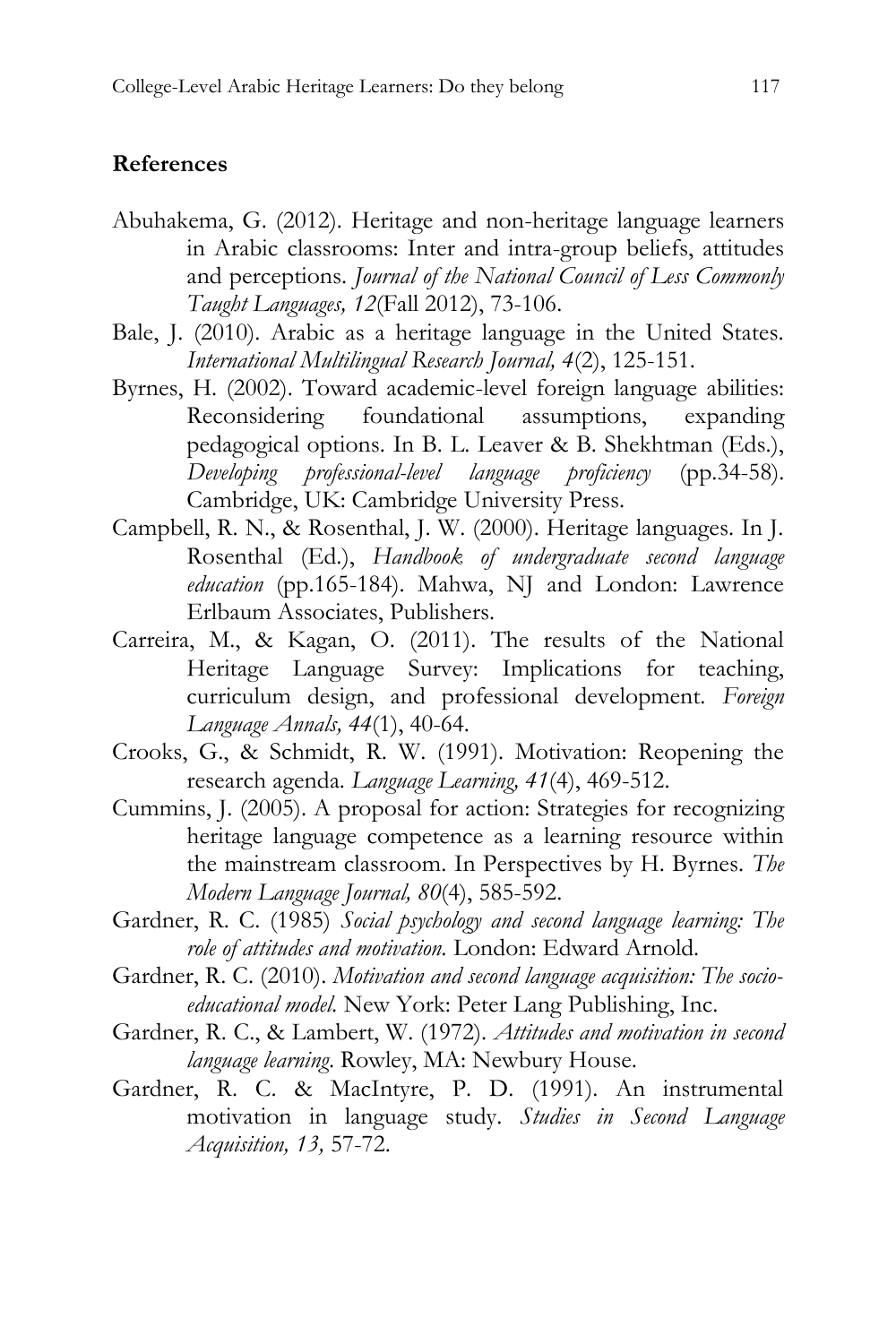- Gardner, R. C., & Tremblay, P. F. (1994). On motivation, research agendas, and theoretical frameworks. *The Modern Language Journal, 78*(iii), 359-368.
- Gee, J. P. (1998). What is literacy? In V. Zamel & R. Spack (Eds.), *Negotiating academic literacies: Teaching and learning across languages and cultures* (pp. 51-59). Mahwa, NJ: Lawrence Erlbaum Associates, Publishers.
- Husseinali, Ghassan. (2006). Who is studying Arabic and why? A survey of Arabic students' orientations at a major university. *Foreign Language Annals, 39*(3), 395-412.
- Kagan, O. (2005). In support of a proficiency-based definition of heritage language learners: The case of Russian. *The International Journal of Bilingual Education and Bilingualism, 8*(2&3), 213-221.
- Kenny, D. (1992). Arab-Americans learning Arabic: Motivation and attitudes. In A. Rouchdy (Ed.), *The Arabic language in America*  (pp.119-161). Detroit: Wayne University Press.
- Kim, E. J. (2006). Heritage language maintenance by Korean-American college students. In K. Kondo-Brown (Ed.), *Heritage language development: Focus on East Asian immigrants* (pp. 175-208). Amsterdam/Philadelphia: John Benjamin Publishing Company.
- Klee, C. A. (2000). Foreign language instruction. In J. Rosenthal (Ed.), *Handbook of undergraduate second language education* (pp. 49- 72). Mahwa, NJ and London: Lawrence Erlbaum Associates, Publishers.
- Kondo-Brown, K. (2001). Bilingual heritage students' language contact and motivation. In Z. Dörnyei & R. Schmidt (Eds.), *Motivation and second language acquisition* pp. 433-459). University of Hawaii at Mānoa: Second Language Teaching & Curriculum Center.
- Kondo-Brown, K. (2005). Differences in language skills: Heritage language learner subgroups and foreign language learners. *The Modern Language Journal, 89*(4), 563-581.
- Landry, R., & Allard, R. (1991). Can schools promote additive bilingualism in minority group children? In L. Malavé & G.
- Duquette (Eds.), *Language, culture and cognition* (pp. 198-231).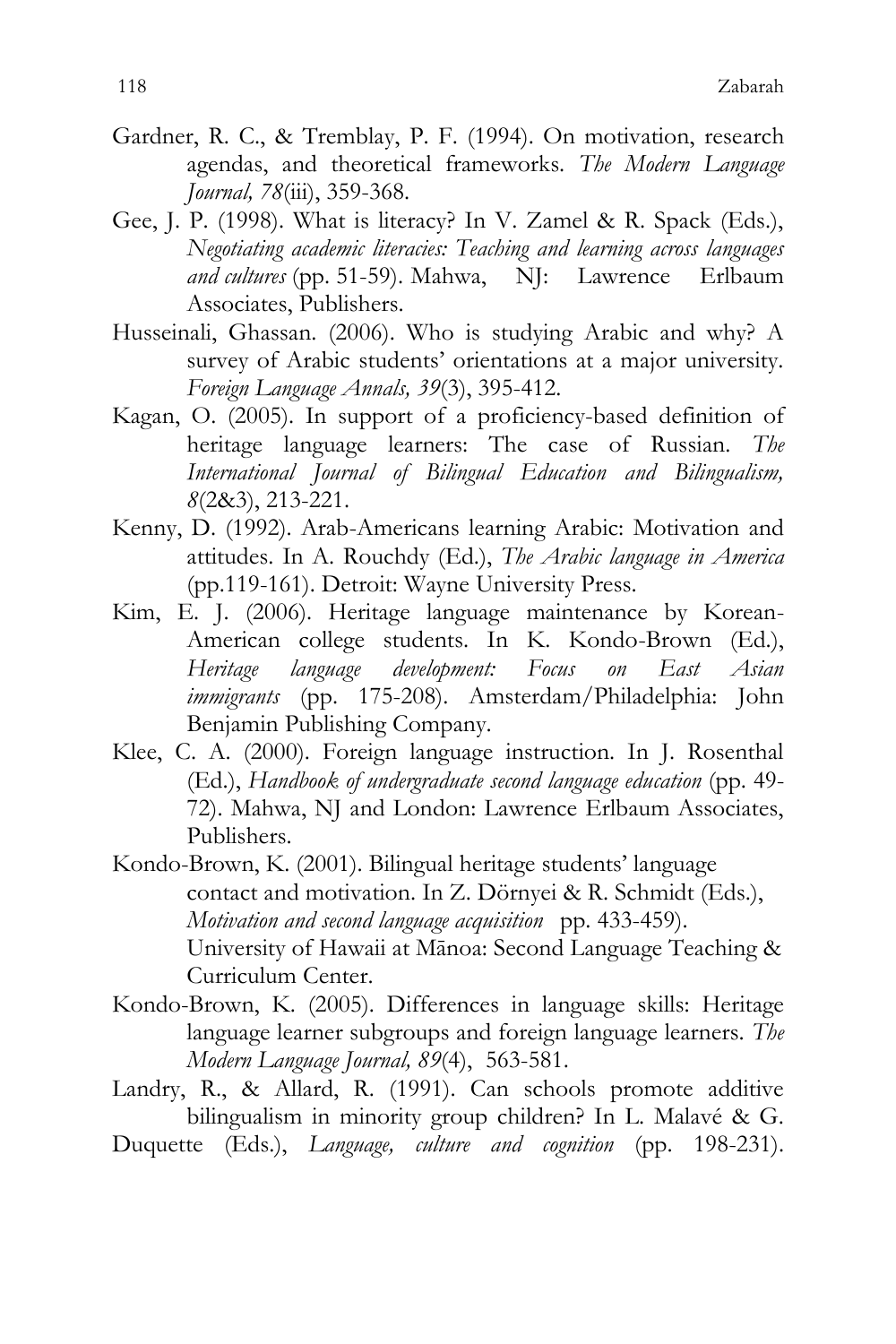Clevedon, Philadelphia, Adelaide: Multilingual Matters LTD.

- Lee, J. S. (2005). Through the learners' eyes: Reconceptualizing the heritage and non-heritage learner of the less commonly taught languages. *Foreign Language Annals*, *38*(4), 554-567.
- Polinsky, M., & Kagan, O. (2007). Heritage languages: In the 'wild' and in the classroom. *Language and Linguistics Compass, 1*(5),368-395.
- Pratt, M. L. (2003). Building a new public idea about languages. *Profession, 10,* 110-119.
- Reynolds, R. R., Howard, K. M., & Deak, J. (2009). Heritage language learners in first-year foreign language courses: A report of general data across learner subtypes. *Foreign Language Annals*, *42*(2), 250-269.
- Rubin, J. (2009). Developing listening comprehension skills. Workshop sponsored by the National Capital Language Resource Center. George Washington University. June 10-11.
- Ryding, K. C. (2006). Teaching Arabic in the United States. In K. Wahba, Z.Taha, & L. England (Eds.), *Handbook for Arabic language teaching professionals in the*  $21^{st}$  *century (pp. 13-20).* Mahwa, NJ and London: Lawrence Erlbaum Associates, Publishers.
- Schwarzer, D., & Petrón, M. (2005). Heritage language instruction at the college level: Reality and possibilities. *Foreign Language Annals*, *38*(4), 568-578.
- Suleiman, Y. (1991). Affective and personality factors in learning Arabic as a foreign language: A case study. *Al-*ʿ*Arabiyya, 24,* 83-110.
- Seymour-Jorn, C. (2004). Arabic language learning among Arab immigrants in Milwaukee, Wisconsin: A study of attitudes and motivation. *Journal of Muslim Affairs, 24*(1), 109-122.
- Valdés, G. (2000). Introduction. *Spanish for native speakers* (pp.1-20). By the American association of teachers of Spanish and Portuguese: Professional development series handbook for teachers K-16, Vol.1. Fort Worth, TX: Harcourt College Publishers.